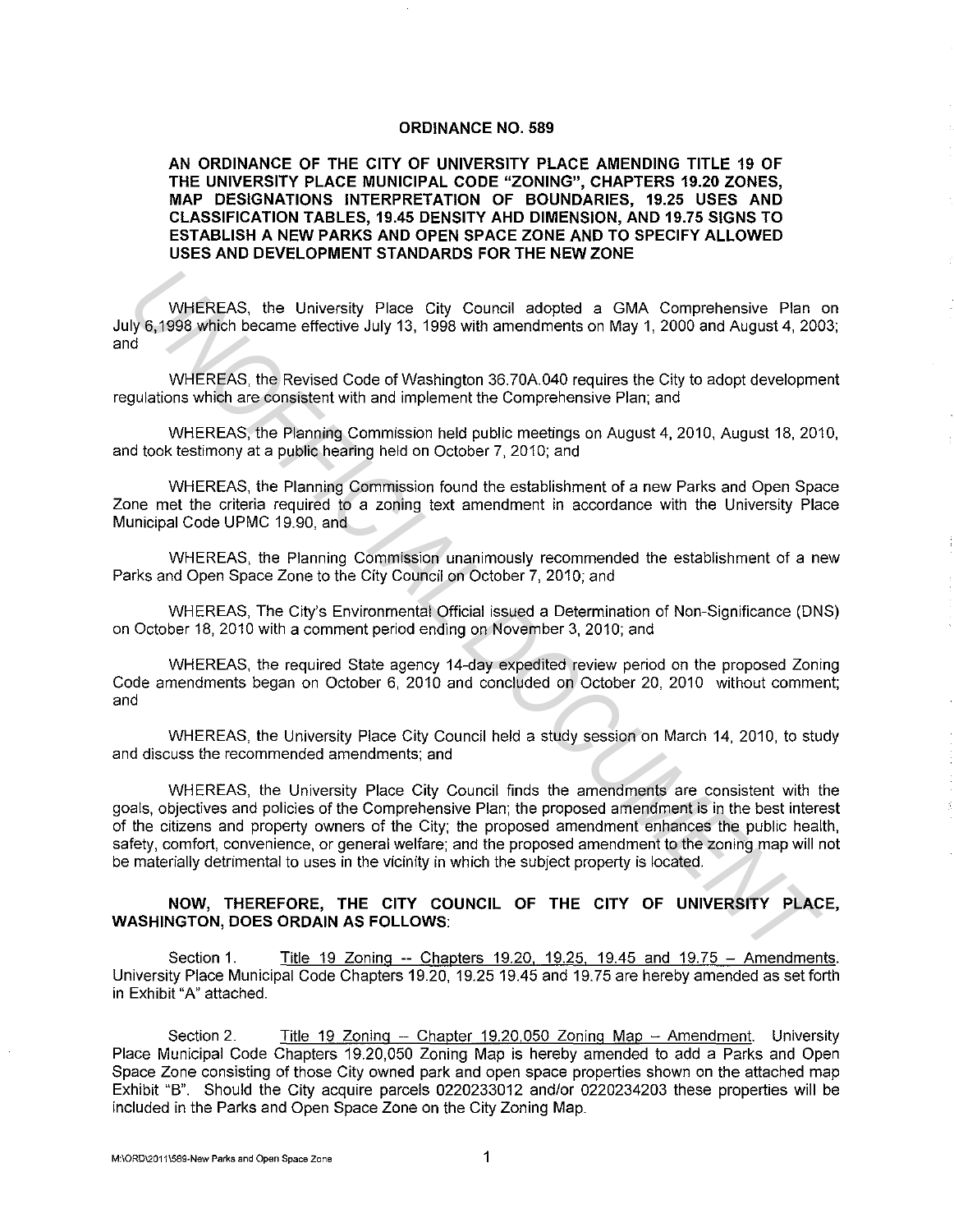Section 3. Copy to be Available. One copy of this Ordinance shall be available in the office of the City Clerk for use and examination by the public.

Section 4. Severability. If any section, sentence, clause, or phrase of this Ordinance shall be held to be invalid or unconstitutional by a court of competent jurisdiction, such invalidity or unconstitutionality shall not affect the validity or constitutionality of any other section, sentence, clause, or phrase of this Ordinance.

Section 5 Publication and Effective Date. A summary of this Ordinance consisting of its title shall be published in the official newspaper of the City. This Ordinance shall take effect five days after publication. **Example Section 5**<br> **Example Section and Effective Date** A summary of this Ordinance consisting of<br> **Example Section**<br> **PASSED BY THE CITY COUNCIL ON APRIL 4, 2011.**<br> **PASSED BY THE CITY COUNCIL ON APRIL 4, 2011.**<br>
PASSED

**PASSED BY THE CITY COUNCIL ON APRIL 4, 2011.** 

**ATTEST:**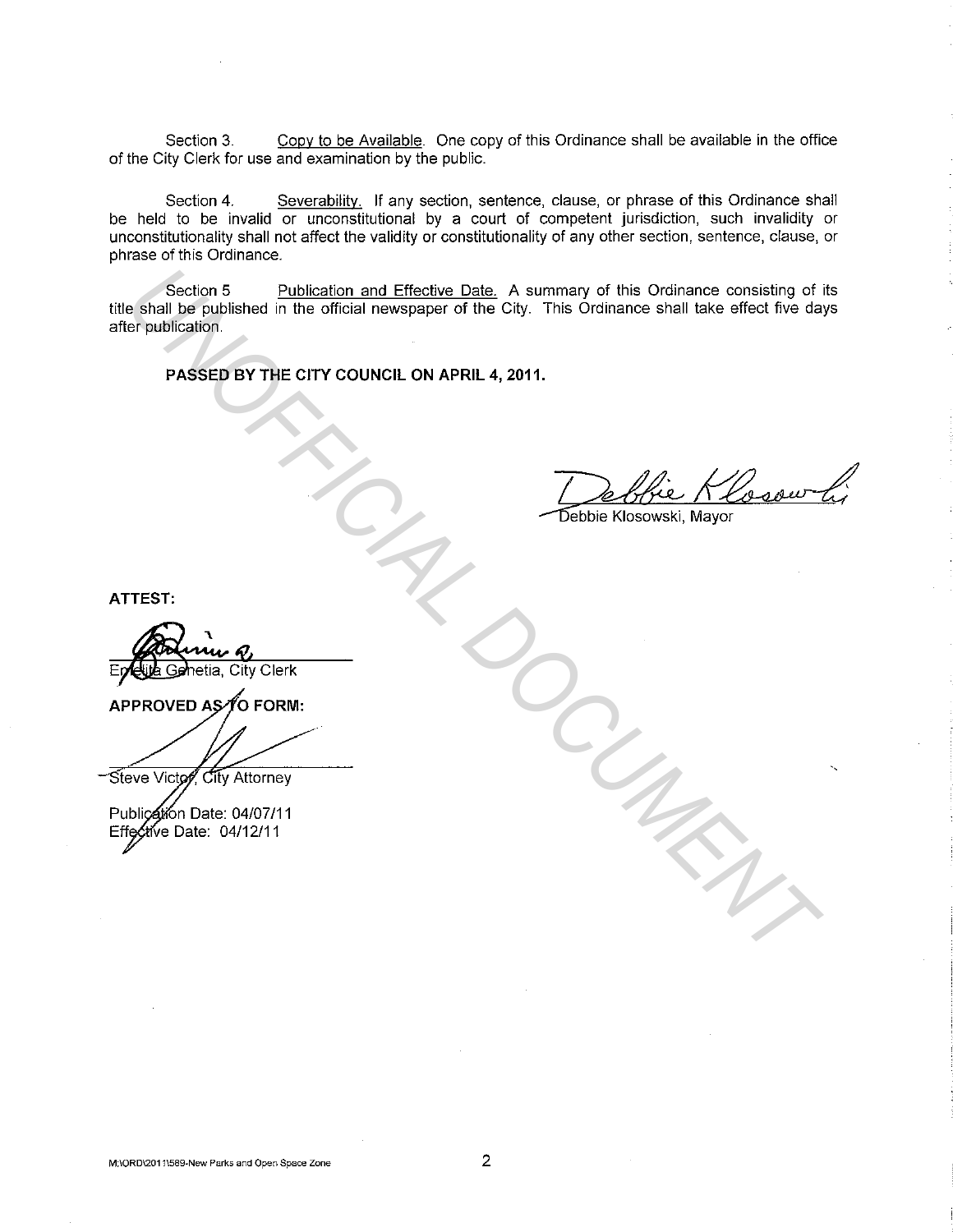# **Chapter 19.20 ZONES, MAP DESIGNATIONS, INTERPRETATION OF BOUNDARIES**

Sections:

19.20.010 Purpose. 19.20.020 List of zones. 19.20.030 Zones – Purpose. 19.20.035 Zones. 19.20.040 Overlay zones - Purpose. 19.20.045 Overlay zones. 19.20.050 Zoning map. 19.20.060 Interpretation of boundaries.

# **19.20.010 Purpose.**

The purpose of this chapter is to list and describe the zone classifications and their purposes, to list and describe special zoning map techniques and their purposes, establish the official zoning map, and provide for interpretation of zoning map boundaries when interpretations are necessary.

### **19.20.020 List of zones.**

In order to accomplish the purposes of this code, the following zones, overlay zones and zoning map symbols are established.

| 19.20.035<br>19.20.040<br>19.20.045<br>$19.20.050 \times$ Zoning map.<br>9.20.010 Purpose. | Zones.<br>Overlay zones - Purpose.<br>Overlay zones.<br>19.20.060 Interpretation of boundaries.<br>The purpose of this chapter is to list and describe the zone classifications and the<br>urposes, to list and describe special zoning map techniques and their purpose<br>stablish the official zoning map, and provide for interpretation of zoning ma<br>bundaries when interpretations are necessary. |                   |  |
|--------------------------------------------------------------------------------------------|------------------------------------------------------------------------------------------------------------------------------------------------------------------------------------------------------------------------------------------------------------------------------------------------------------------------------------------------------------------------------------------------------------|-------------------|--|
|                                                                                            | 0rd. 443 § 1 (Exh. A), 2005; Ord. 394 § 1, 2003; Ord. 307 § 2, 2001).                                                                                                                                                                                                                                                                                                                                      |                   |  |
| 9.20.020 List of zones.                                                                    | In order to accomplish the purposes of this code, the following zones, overlay zone<br>nd zoning map symbols are established.                                                                                                                                                                                                                                                                              |                   |  |
|                                                                                            | Zone                                                                                                                                                                                                                                                                                                                                                                                                       | <b>Map Symbol</b> |  |
|                                                                                            | <b>Residential 1</b>                                                                                                                                                                                                                                                                                                                                                                                       | R <sub>1</sub>    |  |
|                                                                                            | <b>Residential 2</b>                                                                                                                                                                                                                                                                                                                                                                                       | R2                |  |
|                                                                                            | Multifamily Residential - Low                                                                                                                                                                                                                                                                                                                                                                              | MF-L              |  |
|                                                                                            | Multifamily Residential - High                                                                                                                                                                                                                                                                                                                                                                             | MF-H              |  |
|                                                                                            | Mixed Use - Office                                                                                                                                                                                                                                                                                                                                                                                         | MU-O              |  |
|                                                                                            | Neighborhood Commercial                                                                                                                                                                                                                                                                                                                                                                                    | <b>NC</b>         |  |
|                                                                                            | <b>Mixed Use</b>                                                                                                                                                                                                                                                                                                                                                                                           | MU                |  |
|                                                                                            | <b>Town Center</b>                                                                                                                                                                                                                                                                                                                                                                                         | <b>TC</b>         |  |
|                                                                                            | Commercial                                                                                                                                                                                                                                                                                                                                                                                                 | Ć                 |  |
|                                                                                            | Light Industrial - Business Park IB                                                                                                                                                                                                                                                                                                                                                                        |                   |  |
|                                                                                            | <b>Parks and Open Space</b>                                                                                                                                                                                                                                                                                                                                                                                | <u>POS</u>        |  |
|                                                                                            |                                                                                                                                                                                                                                                                                                                                                                                                            |                   |  |

| <b>Overlay Zones</b>             | <b>Map Symbol</b> |
|----------------------------------|-------------------|
| Town Center                      | <b>TCO</b>        |
| <b>Chambers Creek Properties</b> | <b>CCPO</b>       |
| <b>Public Facility</b>           | <b>PFO</b>        |
| Day Island/Sunset Beach          | <b>DISBO</b>      |
| <b>Transition Properties</b>     | <b>TPO</b>        |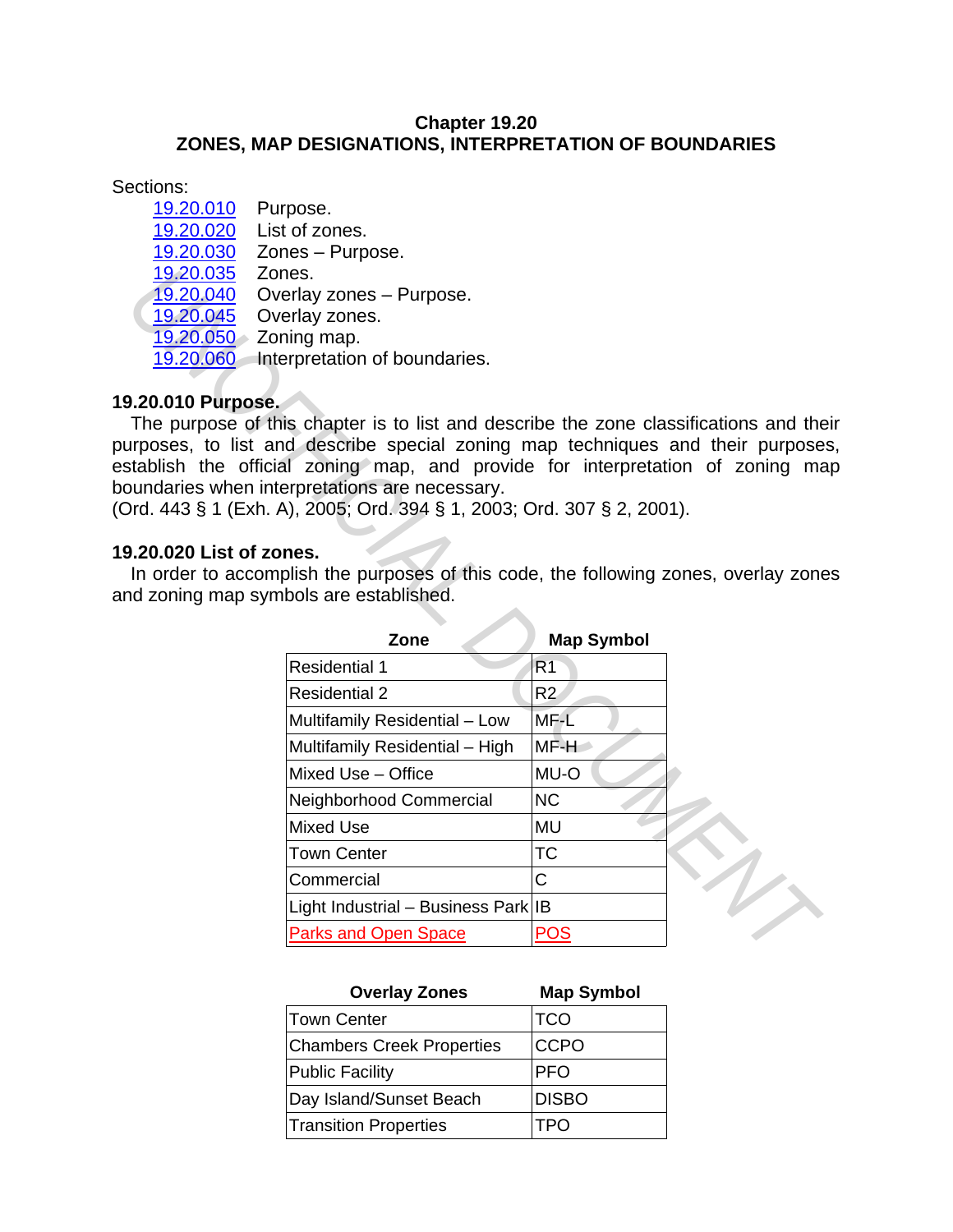#### **19.20.030 Zones – Purpose.**

The purpose of zones is to divide the City into areas or zones to achieve the goals and policies of the Comprehensive Plan. Foremost amongst the goals of the City's Comprehensive Plan is to protect residential areas from incompatible land uses, encourage economic development, protect the environment, maintain the City's character, and improve and maintain quality of life. Zones separate or combine various land uses, help maintain property values, protect public health, safety and welfare and aid in City administration. Use, density, building height, setbacks and sign types are examples of land uses regulated by zone.

(Ord. 514 § 1, 2008; Ord. 443 § 1 (Exh. A), 2005; Ord. 394 § 1, 2003; Ord. 307 § 2, 2001).

# **19.20.035 Zones.**

**J. Parks and Open Space (POS)**. The purpose of the parks and open space zone is to recognize those lands designated for city parks and public open space. Parks include developed city parks where typical uses include active and passive outdoor recreational activities, including but not limited to ball fields, sport courts, tot lots, trails, open space, cultural activities, park buildings and structures, concessionaires, general park operations and maintenance activities and storm drainage facilities, Caretaker's quarters and other compatible public uses and structures, and uses customarily incidental to parks are also allowed. d in City administration. Use, density, building height, setbacks and sign types a<br>
dim City administration. Use, density, building height, setbacks and sign types a<br>
2003; Ord. 307 §<br>
2003; Ord. 307 §<br>
2003; Ord. 307 §<br>
2

Open space includes undeveloped city park lands and critical areas such as wetlands, steep slopes, and stream corridors owned by the city. Until developed as park land, uses in these areas should be low impact, low intensity uses such as permanent open space, passive hiking trails, and passive interpretative trails.

### **19.20.040 Overlay zones – Purpose.**

### **19.20.045 Overlay zones.**

### **19.20.050 Zoning map.**

A. Map Established. The official zoning map used as a basis for this zoning regulation shall be maintained by the Department and shall be that map entitled "City of University Place Zoning Map." Each property in the City of University Place is classified under this code and is subject to the requirements of this code. Zoning classifications on the official zoning map shall use the symbols shown in UPMC 19.20.020, List of zones. (Ord. 514 § 1, 2008; Ord. 443 § 1 (Exh. A), 2005; Ord. 423 § 60, 2004; Ord. 394 § 1, 2003; Ord. 307 § 2, 2001).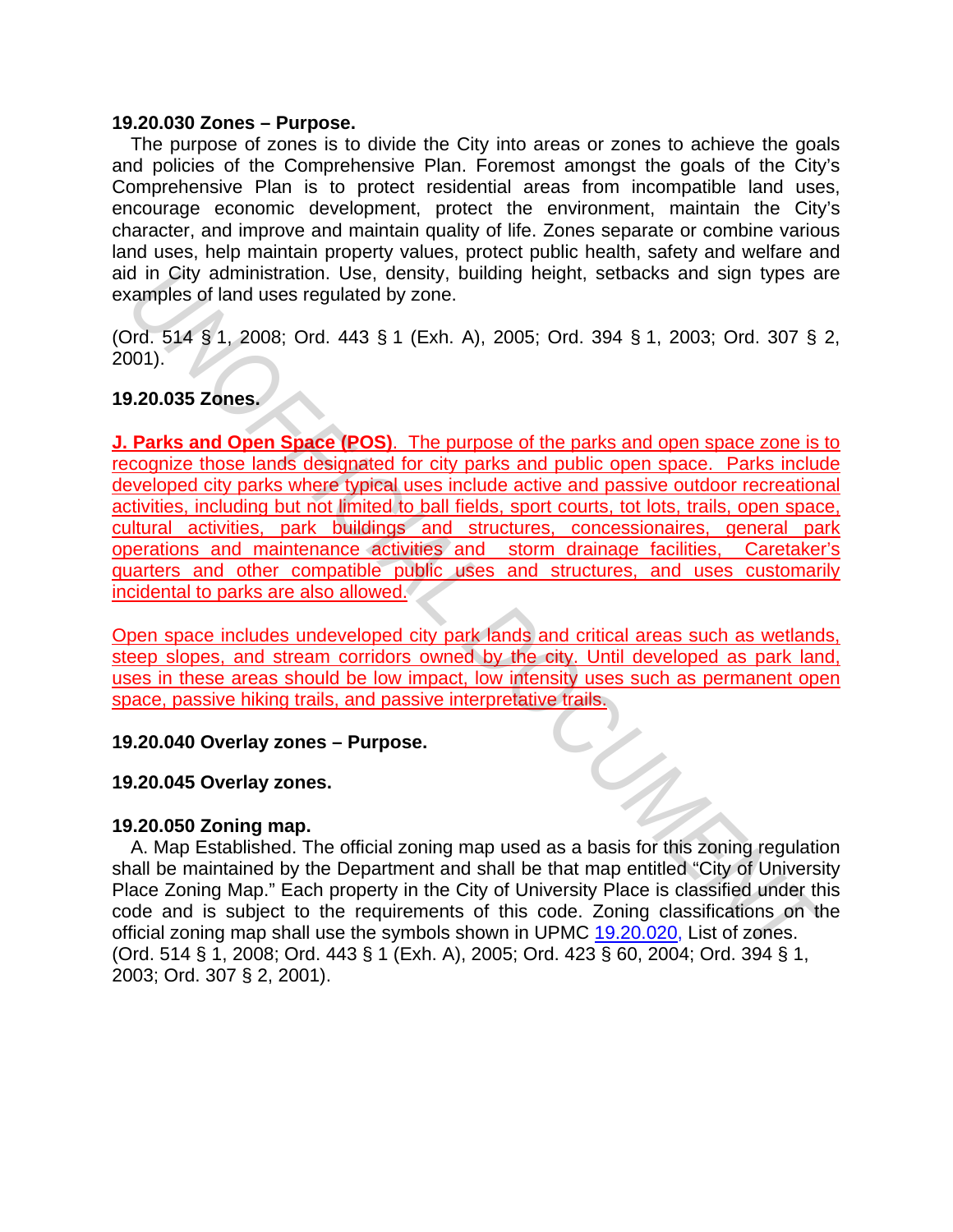# **Chapter 19.25 USES AND ZONE CLASSIFICATION TABLES**

Sections:

- 19.25.010 Purpose.
- 19.25.020 Use tables Interpretations.
- 19.25.030 Exempt uses.
- 19.25.040 Residential use category Descriptions.
- 19.25.050 Civic/recreation/education use category Descriptions.<br>19.25.060 Utilities use category Descriptions.
- Utilities use category Descriptions.
- 19.25.070 Essential public facilities use category Descriptions.
- 19.25.080 Resource use category Descriptions.
- 19.25.090 Commercial use category Descriptions.
- 19.25.100 Industrial use category Descriptions.
- 19.25.110 Use tables.
- 19.25.120 Use table notes.

# **19.25.010 Purpose.**

The purpose of this chapter is to identify which uses may be allowed within zoning districts in the City.

# **19.25.020 Use tables – Interpretations.**

A. Use Categories, Types and Levels. Uses are grouped into eight major categories: residential, civic, utilities, essential public facilities, office/business, commercial, industrial, and resource. Each use category includes a number of use types. Each use type may contain one or more levels. Each level indicates uses based on intensity or characteristics of the use. These use categories, types, and levels are shown on the use tables at the end of this chapter. 19.25.050 Contriguential use category - Descriptions.<br>
19.25.050 Civic/recreation/education use category - Descriptions.<br>
19.25.050 Civic/recreation/education use category - Descriptions.<br>
19.25.090 Essential public facili

B. Typical Uses within Use Types. The description of the use types and associated levels in this chapter contain examples of usual and customary uses. These uses are intended to be typical and are not intended to represent all possible uses.

C. Prohibited Uses. If a use is not included in a use category, use type or level or the use is listed in the use table followed by blanks under every zone, the use is prohibited. In accordance with this chapter, the Director shall make the final determination. Appeals shall be processed in accordance with Chapter 22.05 UPMC.

D. Organization of Uses. In this chapter, uses are organized into use categories, use types and levels, which represent typical uses.

Example:

Commercial Use Category

Lodging Use Type

Level 2. Hotels as a typical use

E. Any use may have accessory uses subordinate to the permitted use.

F. Interpretation by Director. Where there is a question regarding the inclusion or exclusion of a particular proposed use within a particular use category, use type, or use type level, the Director shall have the authority to make the final determination. The Director's determination in these instances may be appealed according to UPMC Title 22, Administration of Development Regulations.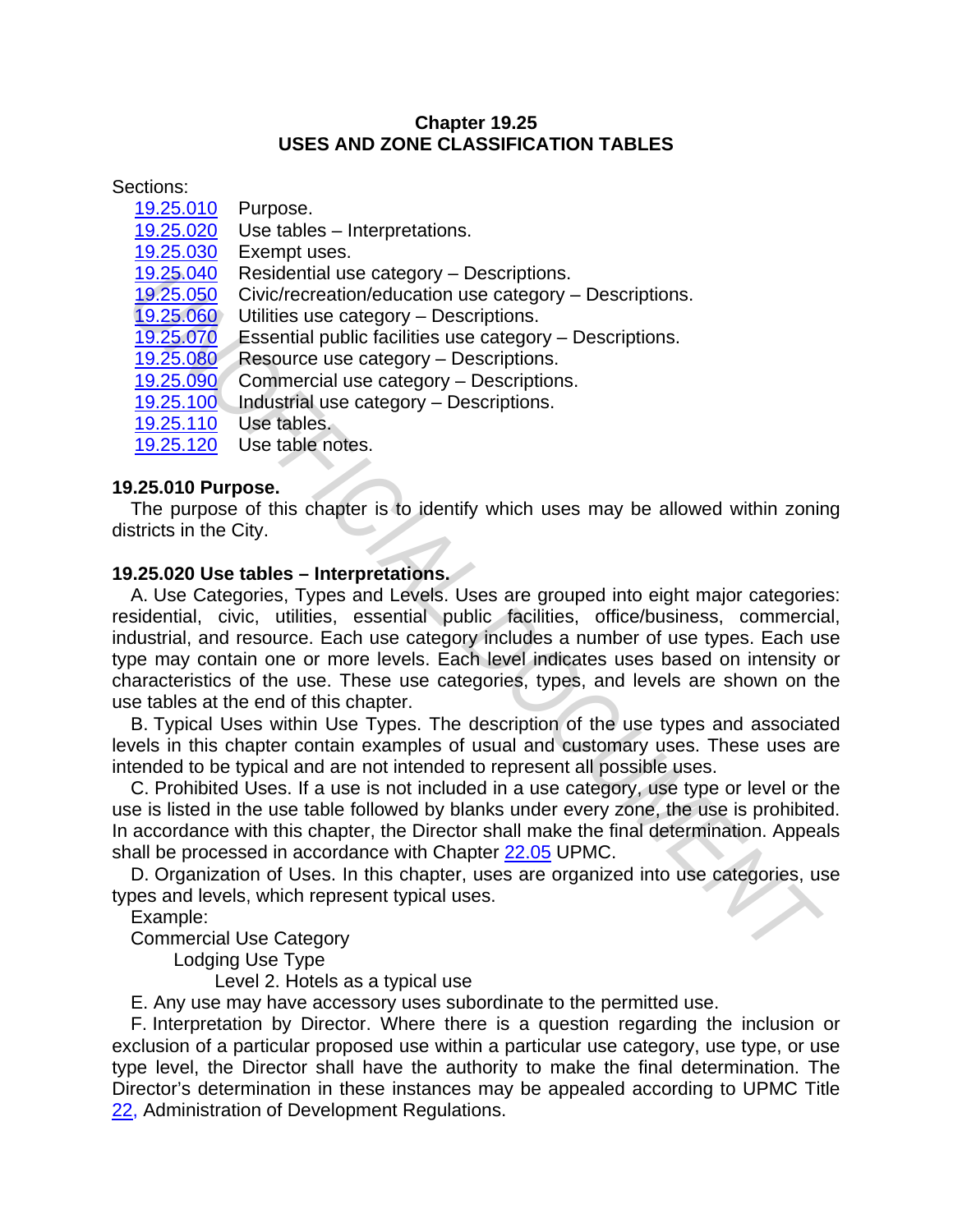G. Establishing Use. The use of a property is defined by the activity for which the building or lot is intended, designed, arranged, occupied, or maintained. A property may have uses that fall into one or more categories or use types. When more than one use category or use type level apply to one property, each use shall be classified separately.

H. Accessory Uses. Accessory uses are described and regulated in Chapter 19.30 UPMC, Accessory Uses and Structures.

I. Temporary Uses. Temporary uses are described and regulated in Chapter 19.35 UPMC, Temporary Uses/Temporary Housing Units.

J. Number of Uses Permitted. In all regulatory zones there shall be no limit as to the number of principal uses allowed on a lot; provided, that:

1. Each principal use is permitted in the zone classification;

2. Each principal use meets all pertinent regulatory requirements; and

3. No more than one single-family detached dwelling unit or one two-family dwelling unit shall be permitted as a principal use on any individual lot in R1 or R2 zones except as specifically provided in Chapter 19.70 UPMC, General Development Standards, and Chapter 19.85 UPMC, Discretionary Land Use Permits.

(Ord. 514 § 2, 2008; Ord. 443 § 1 (Exh. A), 2005; Ord. 394 § 1, 2003; Ord. 371 § 3, 2003; Ord. 307 § 2, 2001).

### **19.25.030 Exempt uses.**

A. Applicability to Other Chapters. Unless otherwise stated, the uses exempted in this section are also exempted from Chapter 19.50 UPMC, Design Standards for Town Center, Mixed Use, Mixed Use – Office and Commercial Zones, and Chapter 19.85 UPMC, Discretionary Land Use Permits. PMC, Temporary Uses/Temporary Housing Units.<br> **J. Number of Uses Permitted.** In all regulatory zones there shall be no limit as to the<br>
unber of principal uses allowed on a lot; provided, that:<br>
1. Each principal uses in g

B. Uses Exempted from This Chapter. The provisions of this chapter shall not apply to the following uses:

1. On-site and community septic systems;

2. Stormwater conveyance systems which include features such as gutters, pipelines, culverts, manholes, weirs, manmade and natural channels, water quality filtration systems and drywells;

3. Electrical distribution lines and poles less than 40 feet high and under 55 kilovolts;

4. Sewerage and water conveyance systems which include underground or flush-with-the-ground features, including but not limited to pipes and manholes;

5. Water, oil, and natural gas distribution pipelines;

6. Natural gas distribution lines (as opposed to transmission lines) and necessary appurtenant facilities and hookups;

7. Cable, fiber optic, or telephone transmission and distribution lines, poles and appurtenances less than 40 feet high (not including personal wireless telecommunication facilities; see UPMC 19.25.060, Utilities use category – Descriptions);

8. Streets and linear trails when located in existing rights-of-way; and

9. Fertilizer applications and biosolids applications at or below agronomic rates.

(Ord. 443 § 1 (Exh. A), 2005; Ord. 394 § 1, 2003; Ord. 307 § 2, 2001).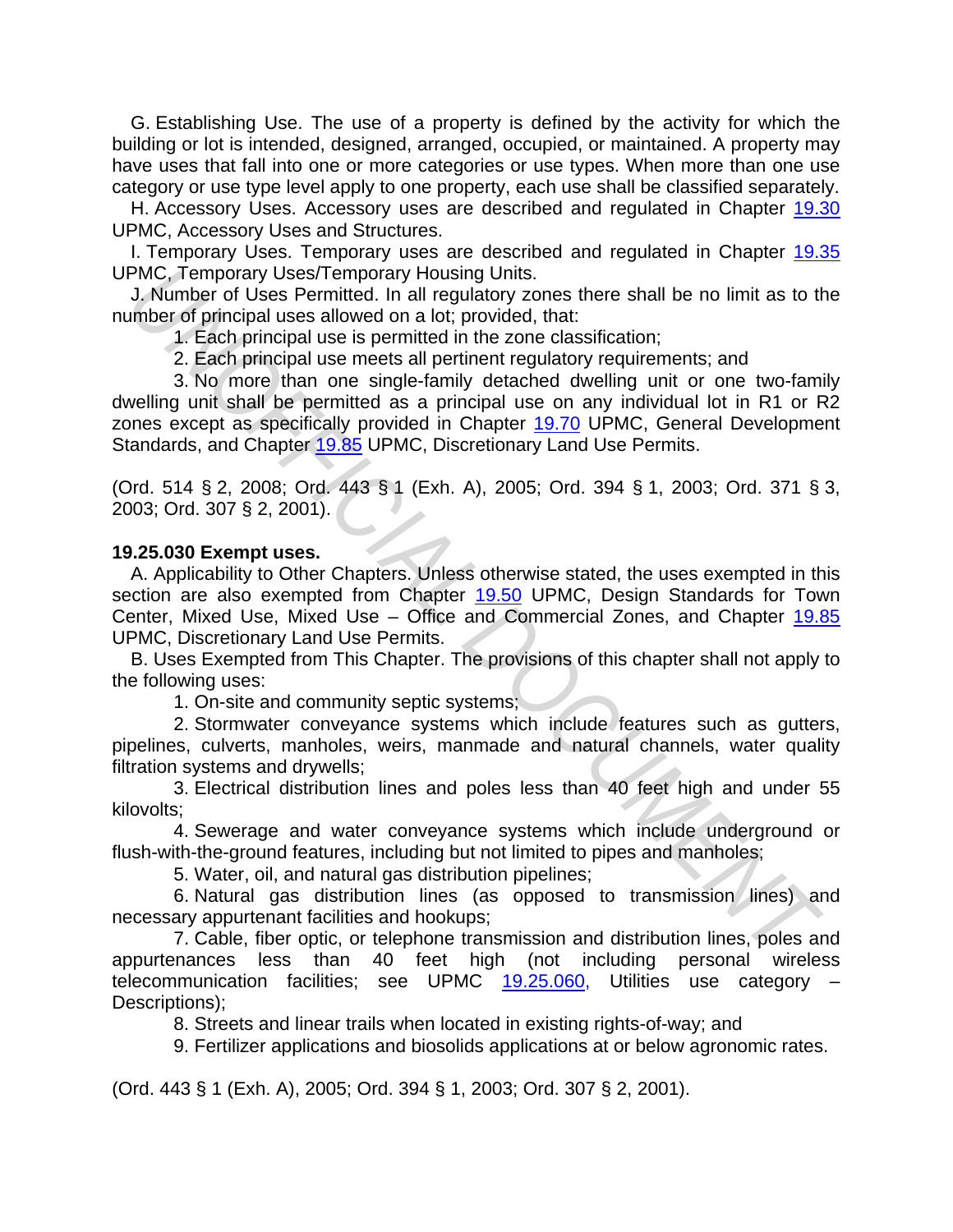#### **19.25.040 Residential use category – Descriptions.**

The residential use category includes permanent or transient living accommodations for individuals, families or people with special needs. The residential category has been separated into the following types based upon distinguishing features such as type of structure; number, age and special needs of individuals who reside in the structure; and State and local licensing requirements.

Caretaker Unit use type means a single detached single family home or modular home used exclusively as the residence for a caretaker or watchperson and their family.

### **19.25.050 Civic/recreation/education use category – Descriptions.**

Civic use category includes facilities or services that are strongly associated with public need or social importance, such as certain educational, cultural, medical, protective, and governmental uses.

A. Administrative Government Services. Administrative government services use type refers to the executive, legislative, judicial, administrative and regulatory activities of local, state, federal, and international governments that may perform public services and work directly with citizens. Typical uses include human and social service offices, public health offices, and government offices such as City Hall.

D. Community Center. Community center use type means an institution used for civic or recreational purposes, operated by a governmental or nonprofit organization providing direct services to people on the premises rather than carrying out only administrative functions, and open to the general public on an equal basis. Activities in a community center may include classes and events sponsored by nonprofit organizations, community programs for the elderly, and other similar uses. This term includes "senior centers." **Example of the solution of the solution of the solution of the solution of the solution of Civic use category includes facilities or services that are strongly associated with the correct of correct stand and governmental** 

 Recreation, Public. Recreation, public use type refers to publicly owned recreational areas and recreation facilities. Typical uses include neighborhood parks, community parks, regional parks, waterfront parks, open space, performance theater/center, arboretums, small or special landscaped areas, community gardens, and swimming pools. Also see commercial category, amusement and recreation use type for other types of recreation.

1. Level 1 – Neighborhood and Community Parks and Open Space. Neighborhood parks range in size from approximately three to 40 acres. Typical uses include but are not limited to ball fields, sports courts, tot lots, trails, passive open space, community centers, concessions, and park maintenance facilities. Open space may be unlimited in size and may or may not have public access.

2. Level 2 – Regional Parks. Regional parks exceed 40 acres in size, and may include use typical in Neighborhood and Community Parks and larger facilities such as golf courses.

3. Level 3 – Linear Trails. Linear trails are long, narrow parks used for walking, jogging, and bicycling. (Linear trails are exempt when located in existing rights-of-way, see UPMC 19.25.030, Exempted uses).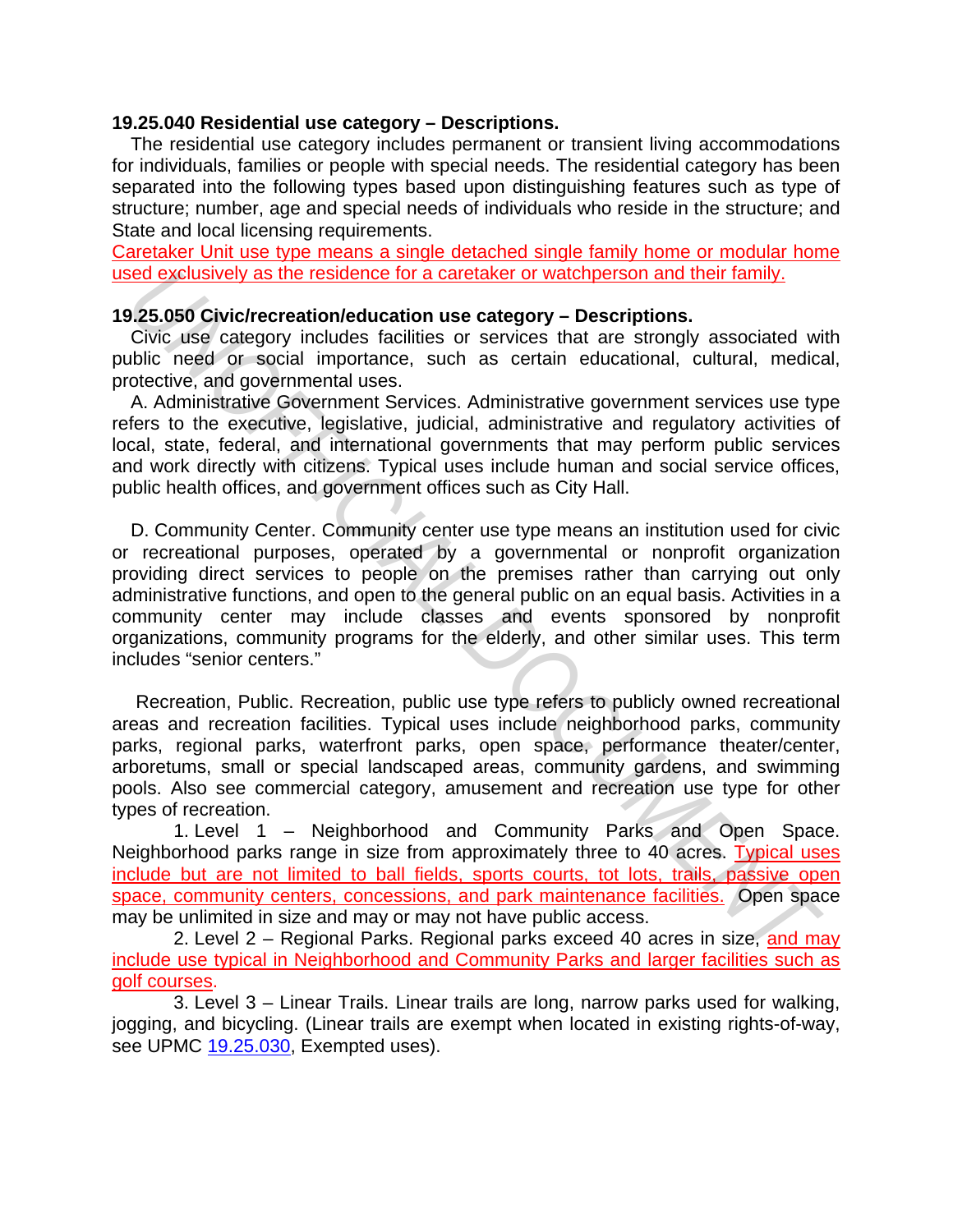#### **19.25.060 Utilities use category – Descriptions.**

Utilities use category refers to facilities serving the public by means of an integrated system of collection, transmission, distribution and processing facilities through more or less permanent physical connections between the plant of the serving entity and the premises of the customer. Included are systems for the delivery of natural gas, electricity, telecommunication services, for the collection of stormwater and for the collection and disposal of sewage and refuse.

A. Communication and Personal Wireless Telecommunication Facilities. Communication and personal wireless telecommunication facilities type refers to facilities used in the transmission of information by wire, radio, optical cable, electromagnetic, or other similar means. Communication facilities include central office switching units, unattended remote switching units, and unattended telecommunications radio relay stations. Personal wireless telecommunication facilities include facilities for the transmission and reception of radio or microwave signals used for communication, cellular phone, personal communications services, enhanced specialized mobile radio, and any other wireless services licensed by the FCC and unlicensed wireless services. A. Communication and Personal Wireless Telecommunication Facilities<br>
communication and personal wireless telecommunication facilities itsell<br>
dictrimagnities is eddicated and the formation in information is wirely, radio,

1. Level 1. Building-mounted wireless facilities.

2. Level 2. Structure-mounted wireless facilities.

3. Level 3. Towers 60 feet or less in height, unattended remote switching units and unattended telecommunications radio relay stations.

4. Level 4. Towers over 60 feet and less than 110 feet in height and central office switching units.

E. Recycling Collection Sites. Dumpsters labeled and used for collection of cardboard, aluminum, tin, glass, newspaper, mixed paper and glass.

F. Sewage Collection Facilities. Sewage collection facilities use type refers to facilities used to collect sewage, including but not limited to waste-water transfer facilities, odor control structures, pump stations and lift stations (also see UPMC 19.25.030, Exempted uses).

G. Stormwater Facilities. Stormwater facilities use type includes a conveyance, system of conveyances, and stormwater control facilities (including roads with drainage systems, catch basins, curbs, and gutters), ditches, manmade channels, storm drains, retention/detention facilities and infiltration facilities which are designed or used for collection, storage, conveyance and treatment of stormwater.

1. Level 1. Diversion structures, and pump and lift stations.

2. Level 2. Detention/retention ponds and constructed wetlands.

3. Level 3. Stormwater pond facilities that are also developed to allow uses such as parks, recreational, educational and research structures and activities known as stormwater multiple use facilities.

### **19.25.110 Use tables.**

A. The following use tables indicate which uses are permitted in which zones. Zones are shown across the horizontal axis and use category and type are shown down the vertical axis.

B. Symbols. The following symbols are employed in the use tables: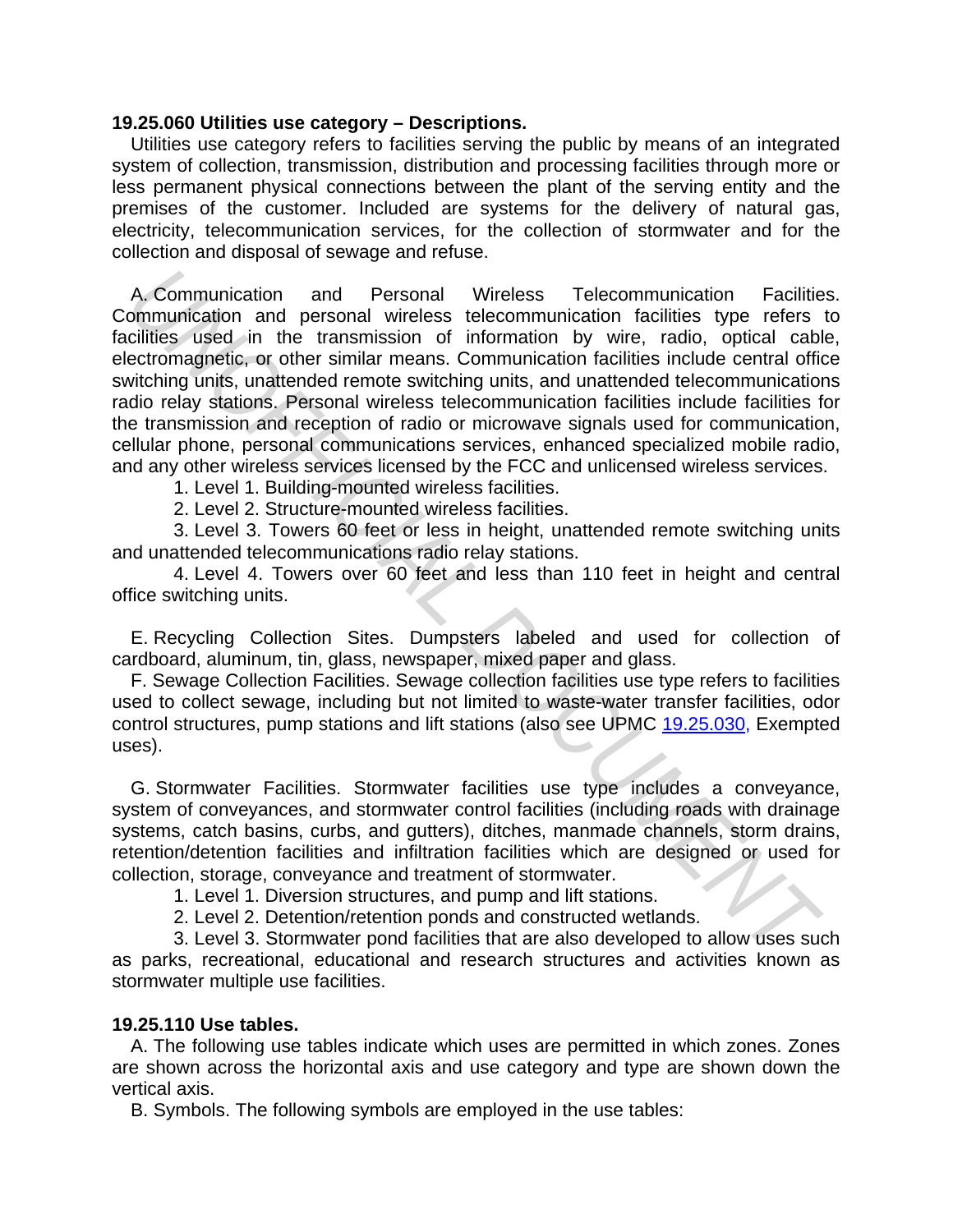1. A blank cell on the table indicates that the use type is not allowed in the zone listed at the top of the column.

2. A "P" in a cell on the table indicates that the use type is permitted subject to applicable standards in this code in the zone listed at the top of the column.

3. A "C" in a cell on the table indicates that the use type is permitted subject to the conditional use provisions specified in UPMC 19.85.020, Conditional use permits.

4. A "D" in a cell on the table indicates that the use type is permitted subject to design review under the provisions specified in UPMC 19.85.050, Administrative design review.

5. An "A" in a cell on the table indicates that the use type is permitted subject to administrative review under the provisions specified in UPMC 19.85.010, Administrative use permits.

6. A number accompanying a "P," "C," "D" or "A" in a cell refers to the level of the use type allowed in the zone listed at the top of the column. If a letter is not accompanied by a number, all levels of that use type are permitted, subject to appropriate review. The description of levels for each use type is contained in this chapter. chapter.

*UNOFFICIAL DOCUMENT*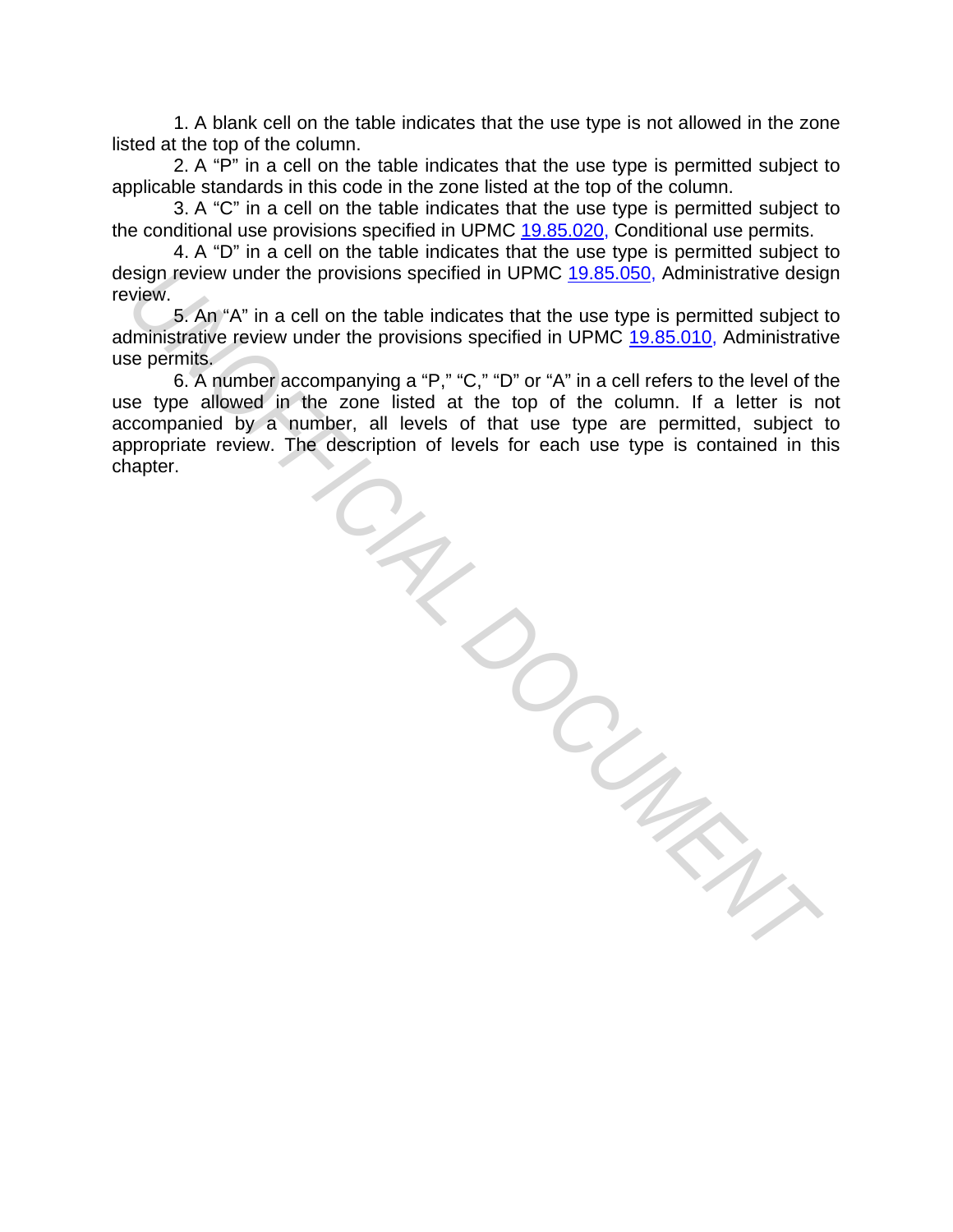|                |                                                |                                         |                                         |                    |                                                  | Residential Uses Zone Classification Table |                              |                                    |                           |                                                 |                                       |
|----------------|------------------------------------------------|-----------------------------------------|-----------------------------------------|--------------------|--------------------------------------------------|--------------------------------------------|------------------------------|------------------------------------|---------------------------|-------------------------------------------------|---------------------------------------|
|                | ZONE CLASSIFICATIONS                           |                                         |                                         |                    |                                                  |                                            |                              |                                    |                           |                                                 |                                       |
|                | <b>RESIDENTIAL USES</b>                        | <b>One-Family</b><br><b>Residential</b> | <b>Two-Family</b><br><b>Residential</b> | <b>Multifamily</b> | <b>Mixed</b><br>$Use -$<br><b>Office</b><br>(14) | Neighborhood<br><b>Commercial</b>          | <b>Town</b><br>Center $(15)$ | <b>Mixed</b><br><b>Use</b><br>(14) | <b>Commercial</b><br>(14) | Light<br>Industrial-<br><b>Business</b><br>Park | Park &<br><b>Open</b><br><b>Space</b> |
|                |                                                | R <sub>1</sub>                          | R2                                      | <b>MF</b>          | <b>MU-O</b>                                      | <b>NC</b>                                  | <b>TC</b>                    | <b>MU</b>                          | $\mathbf c$               | LI-BP                                           | <b>POS</b>                            |
|                | Adult family home (6 or<br>fewer)              | $\overline{P}$                          | P                                       | $\overline{P}$     | P                                                | P                                          |                              | P                                  |                           |                                                 |                                       |
| $\overline{2}$ | Assisted living facility                       |                                         | P1, C2                                  | P <sub>3</sub>     | P <sub>3</sub>                                   |                                            | P <sub>3</sub>               | P <sub>3</sub>                     |                           |                                                 |                                       |
| 3              | Bed and breakfast (2)                          | P                                       | P                                       | P                  | $\mathsf{P}$                                     | P                                          |                              |                                    |                           |                                                 |                                       |
| $\overline{4}$ | Level I group home                             | $\overline{P}$                          | P                                       | P                  | P                                                |                                            |                              | $\overline{P}$                     |                           |                                                 |                                       |
| 5              | Mobile/manufactured<br>home $(3)$              |                                         |                                         | P                  |                                                  |                                            |                              |                                    |                           |                                                 |                                       |
| 6              | New manufactured home P<br>(4)                 |                                         | P                                       | P                  |                                                  |                                            |                              |                                    |                           |                                                 |                                       |
| 17             | Mobile home park                               |                                         |                                         | $\mathsf{C}$       |                                                  |                                            |                              |                                    |                           |                                                 |                                       |
| $\overline{8}$ | Multifamily housing                            |                                         |                                         | D(16)              | D(5)                                             |                                            | D(5)                         | D(5)                               |                           |                                                 |                                       |
| $\overline{9}$ | Nursing home                                   |                                         | P1, C2                                  | P <sub>3</sub>     | P <sub>3</sub>                                   |                                            | P <sub>3</sub>               | P <sub>3</sub>                     |                           |                                                 |                                       |
|                | 10 Single-family housing<br>(attached)         | P <sub>1</sub>                          | P <sub>1</sub>                          | P <sub>2</sub>     | P <sub>2</sub>                                   | P <sub>2</sub>                             |                              | P <sub>2</sub>                     |                           |                                                 |                                       |
|                | 11 Single (detached) and<br>two-family housing | $\overline{P}$                          | P                                       | P                  |                                                  |                                            |                              |                                    |                           |                                                 |                                       |
|                | 12 Small lot housing                           | D (17)                                  | D(17)                                   |                    |                                                  |                                            |                              |                                    |                           |                                                 |                                       |
|                | 13 Caretaker Unit                              |                                         |                                         |                    |                                                  |                                            |                              |                                    |                           |                                                 | $\overline{P}$                        |
|                | See notes in UPMC 19.25.120.                   |                                         |                                         |                    |                                                  |                                            |                              |                                    | $\ddot{v}$                |                                                 |                                       |

**Residential Uses Zone Classification Table**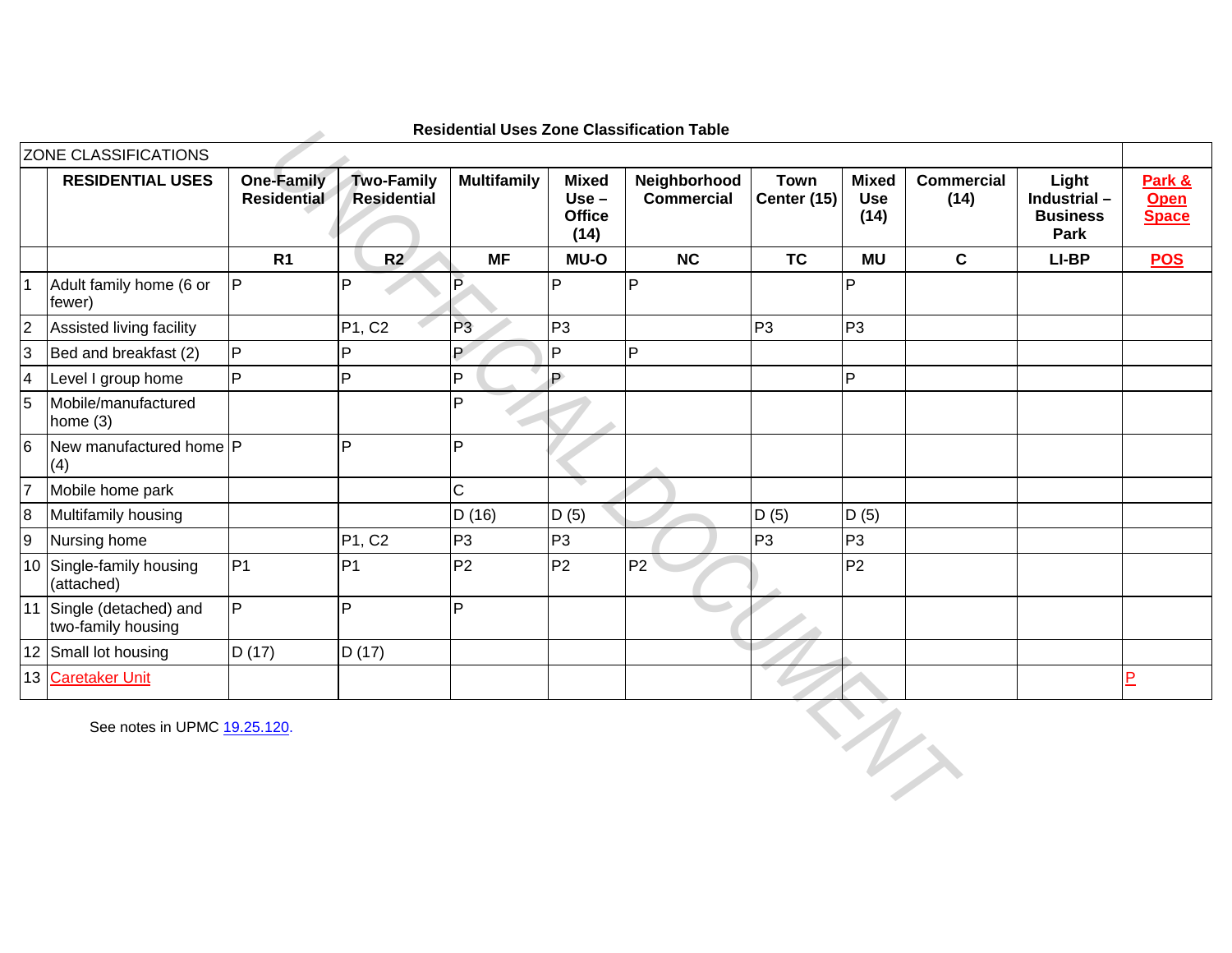|                | ZONE CLASSIFICATIONS                            |                                         |                                         |                                 |                                      |                                       |                                      |                                 |                           |                                               |                                       |
|----------------|-------------------------------------------------|-----------------------------------------|-----------------------------------------|---------------------------------|--------------------------------------|---------------------------------------|--------------------------------------|---------------------------------|---------------------------|-----------------------------------------------|---------------------------------------|
|                | <b>CIVIC AND RECREATION</b><br><b>USES</b>      | <b>One-Family</b><br><b>Residential</b> | <b>Two-Family</b><br><b>Residential</b> | <b>Multifamily</b>              | <b>Mixed Use</b><br>- Office<br>(14) | Neighborhood<br><b>Commercial</b>     | <b>Town</b><br><b>Center</b><br>(15) | <b>Mixed</b><br>Use (14)        | <b>Commercial</b><br>(14) | <b>Light Industrial</b><br>- Business<br>Park | Park &<br><b>Open</b><br><b>Space</b> |
|                |                                                 | <b>R1</b>                               | R <sub>2</sub>                          | <b>MF</b>                       | <b>MU-O</b>                          | <b>NC</b>                             | <b>TC</b>                            | <b>MU</b>                       | $\mathbf{C}$              | LI-BP                                         | <b>POS</b>                            |
|                | Administrative government<br>services           |                                         |                                         |                                 | P                                    | P                                     | D                                    | P                               | P                         | P                                             |                                       |
| $\overline{2}$ | Animal control (animals<br>kept)                |                                         |                                         |                                 |                                      |                                       |                                      |                                 |                           | $\mathsf{C}$                                  |                                       |
| 3              | Cemeteries/mortuaries                           | $\overline{C}$                          | C                                       |                                 |                                      |                                       |                                      |                                 |                           |                                               |                                       |
| $\overline{4}$ | Community centers                               | $\overline{C}$                          | C                                       | Ċ                               | P                                    | P                                     | <b>P</b>                             | $\overline{P}$                  | P                         | P                                             | P                                     |
| 5              | Community clubs                                 | $\mathsf{C}$                            | $\overline{C}$                          | Ċ                               | P                                    | Þ                                     | Þ                                    | P                               | P.                        | P                                             | Þ                                     |
| 6              | Courthouse                                      |                                         |                                         |                                 |                                      |                                       | $\mathsf{C}$                         |                                 |                           |                                               |                                       |
| 17             | Cultural services<br>(museums, libraries)       |                                         |                                         |                                 | $\overline{C}$                       | P                                     | D                                    | P                               | P                         |                                               |                                       |
| $\overline{8}$ | Day care centers (exceeds<br>12)                | $\overline{C}$                          | C                                       | P                               | $\mathsf{P}$                         | Þ                                     | P                                    | P                               | P                         | $\mathsf{C}$                                  |                                       |
| 9              | Education                                       | P <sub>1</sub>                          | P <sub>1</sub>                          | P <sub>1</sub>                  | $ P1\rangle$                         | P <sub>1</sub> (6), 4, C <sub>2</sub> | P1(6), 4,<br>C <sub>2</sub> , 3      | P1(6), 4,<br>C <sub>2</sub> , 3 | C1, 3, P2, 4              | P4                                            |                                       |
|                | 10 Hospitals/24-hour medical<br>clinics         |                                         |                                         |                                 | <b>P. C2</b>                         | P, C2                                 | P, C <sub>2</sub>                    | P, C2                           | <b>P. C2</b>              | $\mathsf{C}$                                  |                                       |
|                | Holding cells                                   |                                         |                                         |                                 |                                      |                                       | P <sub>1</sub>                       | P1                              |                           | $\mathsf{C}$                                  |                                       |
|                | 12 Postal services                              |                                         |                                         |                                 |                                      | P <sub>1</sub>                        | P <sub>1</sub>                       | P1                              | P <sub>1</sub>            | P <sub>1</sub> , 2                            |                                       |
|                | 13 Private clubs and lodges                     |                                         |                                         |                                 |                                      | Þ                                     | P                                    | $\overline{P}$                  | P                         |                                               |                                       |
|                | 14 Public safety services                       | $\overline{C}$                          | $\mathsf C$                             | $\mathsf{C}$                    | P                                    | Þ                                     | Đ.                                   | P                               | P.                        | $\overline{P}$                                |                                       |
|                | 15 Recreation - Public                          | P1, 3, C2                               | P1, 3, C2                               | P1, 3, C2                       | P <sub>1</sub> , 3, C <sub>2</sub>   | P <sub>1</sub> , 3, C <sub>2</sub>    |                                      | P1, 3, C2 P1, 3, C2 P1, 3, C2   |                           | P <sub>1</sub>                                | P1,2,3                                |
|                | 16 Recreation - Nonprofit                       |                                         | C                                       | $\mathsf{C}$                    |                                      | $\mathsf{C}$                          | $\mathbf{C}$                         | C                               | C                         |                                               |                                       |
|                | 17 Religious assemblies                         | P1, C3                                  | P1, C3                                  | P <sub>1</sub> , C <sub>3</sub> | P1, C2                               | P                                     | P                                    | $ {\mathsf P}\rangle$           | $\mathsf{C}$              |                                               |                                       |
|                | 18 Transportation                               | P <sub>1</sub>                          | P <sub>1</sub>                          | P <sub>1</sub>                  | P1, C2                               | P1, C2                                | P1, C2                               | P1, C2                          | P1, C2                    | P1                                            |                                       |
|                | 19 Utility and public<br>maintenance facilities |                                         |                                         |                                 |                                      |                                       | P1, C2                               | P1, C2                          | P1, C2                    | P                                             |                                       |

See notes in UPMC 19.25.120.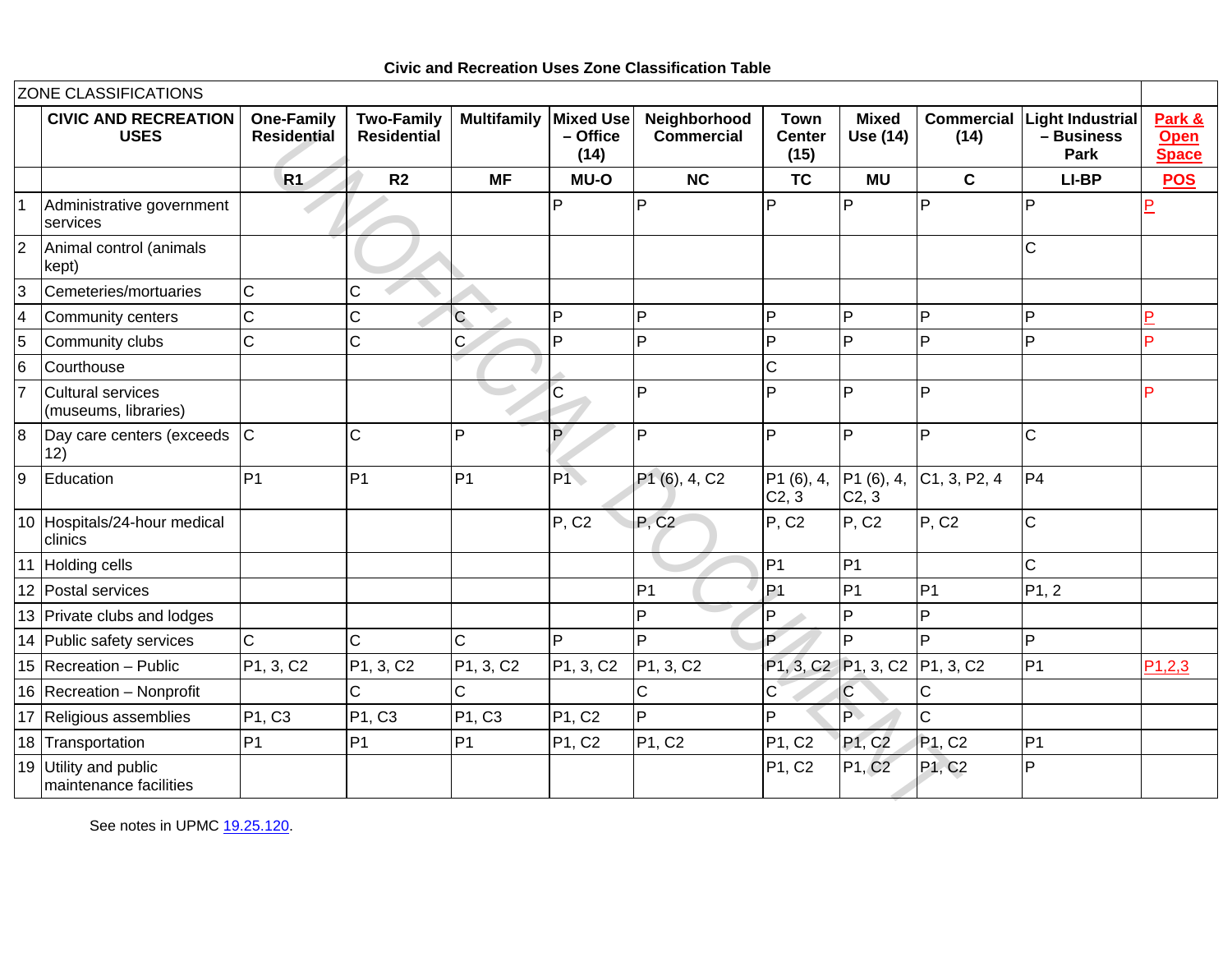| Utilities/Essential Public Facilities Uses Zone Classification Table |  |  |
|----------------------------------------------------------------------|--|--|
|                                                                      |  |  |

|                | <b>ZONE CLASSIFICATIONS</b>                                                    |                                         |                                                     |                                     |                                                  |                                   |                                      |                                            |                           |                                                 |                                       |
|----------------|--------------------------------------------------------------------------------|-----------------------------------------|-----------------------------------------------------|-------------------------------------|--------------------------------------------------|-----------------------------------|--------------------------------------|--------------------------------------------|---------------------------|-------------------------------------------------|---------------------------------------|
|                | UTILITIES/ESSENTIAL PUBLIC<br><b>FACILITIES USES</b>                           | <b>One-Family</b><br><b>Residential</b> | <b>Two-Family Multifamily</b><br><b>Residential</b> |                                     | <b>Mixed</b><br>$Use -$<br><b>Office</b><br>(14) | Neighborhood<br><b>Commercial</b> | <b>Town</b><br><b>Center</b><br>(15) | <b>Mixed</b><br>Use (14)                   | <b>Commercial</b><br>(14) | Light<br>Industrial-<br><b>Business</b><br>Park | Park &<br><b>Open</b><br><b>Space</b> |
|                |                                                                                | R <sub>1</sub>                          | R <sub>2</sub>                                      | <b>MF</b>                           | <b>MU-O</b>                                      | <b>NC</b>                         | <b>TC</b>                            | <b>MU</b>                                  | $\mathbf c$               | LI-BP                                           | <b>POS</b>                            |
|                | UTILITIES USE                                                                  |                                         |                                                     |                                     |                                                  |                                   |                                      |                                            |                           |                                                 |                                       |
| $\mathbf 1$    | Commercial and personal wireless C1, 2, 3<br>telecommunications facilities (7) |                                         | C1, 2, 3                                            | C1, 2, 3, 4 C1, 2, 3, 4 C1, 2, 3, 4 |                                                  |                                   | C1, 2, 3,<br>4                       | P <sub>1</sub> , A <sub>2</sub> ,<br>3, C4 |                           | P1, A2, 3, C4  P1, A2, 3, C4  P                 |                                       |
| $\vert$ 2      | <b>Electric facilities</b>                                                     | $\mathsf C$                             | $\mathsf C$                                         | $\overline{C}$                      | P                                                | P                                 | P                                    | Þ                                          | P                         | P                                               |                                       |
| $\overline{3}$ | Electrical generation, accessory<br>on-site only                               |                                         |                                                     |                                     |                                                  |                                   |                                      |                                            |                           |                                                 |                                       |
| $\vert 4$      | Natural gas facilities                                                         | P <sub>1</sub>                          | P <sub>1</sub>                                      | P <sub>1</sub>                      | P1, 2                                            | P1, 2                             |                                      | PI, 2                                      | P1, 2                     | P                                               |                                       |
| 5              | Recycling collection sites                                                     | P                                       | P                                                   | P                                   | P.                                               | P                                 | P                                    | P                                          | P                         | P                                               | P(18)                                 |
| $\overline{6}$ | Sewage collection facilities                                                   | P                                       | P                                                   | P                                   | P                                                | $\overline{P}$                    | P                                    | P                                          | P                         | P                                               |                                       |
| $\overline{7}$ | <b>Stormwater facilities</b>                                                   | D                                       | Þ                                                   | P                                   | P                                                | P                                 | Þ                                    | Þ                                          | P                         | P                                               | P                                     |
| $\bf{8}$       | Water supply facilities                                                        | P1, C2                                  | P1, C2                                              | P1, C2                              | P <sub>1</sub> , C <sub>2</sub>                  | P <sub>1</sub> , C <sub>2</sub>   | P1, C2                               | P1, C2                                     | P1, C2                    | P1, C2                                          |                                       |
|                | <b>ESSENTIAL PUBLIC FACILITIES USE (8)</b>                                     |                                         |                                                     |                                     |                                                  |                                   |                                      |                                            |                           |                                                 |                                       |
| 9              | Level II group homes                                                           |                                         |                                                     | $\mathsf C$                         | $\mathsf{C}$                                     |                                   |                                      | $\mathsf{C}$                               |                           | C.                                              |                                       |
|                | 10 Organic waste processing facilities                                         |                                         |                                                     |                                     |                                                  |                                   |                                      |                                            |                           | $\mathsf{C}$                                    |                                       |
|                | 11 Correctional institutions                                                   |                                         |                                                     |                                     |                                                  |                                   |                                      |                                            |                           | $\mathsf{C}$                                    |                                       |
|                | 12 Recycling processors                                                        |                                         |                                                     |                                     |                                                  |                                   |                                      |                                            |                           |                                                 |                                       |
|                | 13 Sewage treatment facilities                                                 |                                         |                                                     |                                     |                                                  |                                   |                                      |                                            |                           |                                                 |                                       |
|                | 14 Waste disposal facilities                                                   |                                         |                                                     |                                     |                                                  |                                   |                                      |                                            |                           |                                                 |                                       |
|                | 15 Waste transfer facilities                                                   |                                         |                                                     |                                     |                                                  |                                   |                                      |                                            |                           | C1, 2, 3                                        |                                       |
|                | <b>RESOURCE USE</b>                                                            |                                         |                                                     |                                     |                                                  |                                   |                                      |                                            |                           |                                                 |                                       |
|                | 16 Agricultural sales                                                          |                                         |                                                     |                                     |                                                  | P                                 | $\overline{P}$                       | <b>P</b>                                   | P                         | P <sub>2</sub>                                  |                                       |
|                | 17 Crop production                                                             | P                                       | <b>P</b>                                            | P                                   |                                                  |                                   |                                      |                                            |                           |                                                 |                                       |
|                | 18 Fish enhancement                                                            |                                         |                                                     |                                     |                                                  |                                   |                                      |                                            |                           |                                                 |                                       |
|                | 19 Limited horse boarding                                                      | P                                       | P                                                   |                                     |                                                  |                                   |                                      |                                            |                           |                                                 |                                       |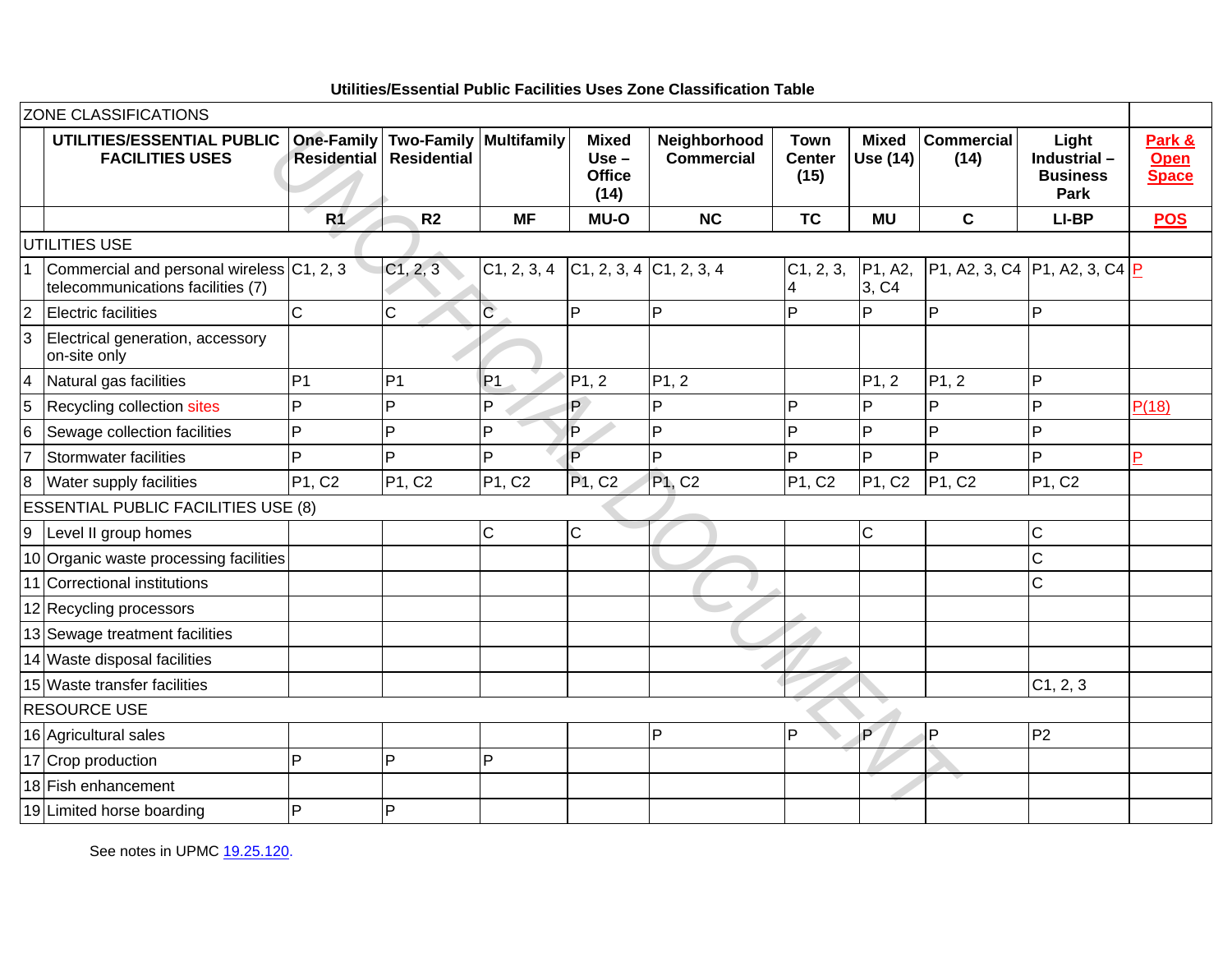### **Commercial Uses Zone Classification Table**

|                 | <b>ZONE CLASSIFICATIONS</b>                  |                    |                                                             |           |                                      |                                   |                            |                                                          |                                 |                                                 |                                       |
|-----------------|----------------------------------------------|--------------------|-------------------------------------------------------------|-----------|--------------------------------------|-----------------------------------|----------------------------|----------------------------------------------------------|---------------------------------|-------------------------------------------------|---------------------------------------|
|                 | <b>COMMERCIAL USES</b>                       | <b>Residential</b> | One-Family   Two-Family   Multifamily<br><b>Residential</b> |           | <b>Mixed Use</b><br>- Office<br>(14) | Neighborhood<br><b>Commercial</b> | <b>Town</b><br>Center (15) | <b>Mixed</b><br>Use (14)                                 | <b>Commercial</b><br>(14)       | Light<br>Industrial-<br><b>Business</b><br>Park | Park &<br><b>Open</b><br><b>Space</b> |
|                 |                                              | R <sub>1</sub>     | R <sub>2</sub>                                              | <b>MF</b> | <b>MU-O</b>                          | <b>NC</b>                         | <b>TC</b>                  | <b>MU</b>                                                | $\mathbf{C}$                    | LI-BP                                           | <b>POS</b>                            |
|                 | Administrative and<br>professional offices   |                    |                                                             |           | P                                    | P                                 | P                          | P                                                        | P                               | P                                               |                                       |
| 2               | Veterinary clinics/animal<br>hospitals       |                    |                                                             |           | C <sub>1</sub>                       | P <sub>1</sub>                    | P <sub>1</sub>             | P <sub>1</sub>                                           | P1                              | P                                               |                                       |
|                 | Retail/Services/Entertainment                |                    |                                                             |           |                                      |                                   |                            |                                                          |                                 |                                                 |                                       |
| $\overline{3}$  | Adult entertainment                          |                    |                                                             |           |                                      |                                   |                            |                                                          |                                 | C(9)                                            |                                       |
| $\overline{4}$  | Amusement and recreation<br>(private)        |                    |                                                             |           |                                      | P                                 | P                          | P                                                        | P                               | P                                               |                                       |
| 5               | Beauty salon/barber                          |                    |                                                             |           | P(10)                                | P                                 | P                          | P                                                        | P                               |                                                 |                                       |
| $6\phantom{.}6$ | Building materials (11)                      |                    |                                                             |           |                                      | P <sub>1</sub>                    | P1, C2                     | P1, C2                                                   | P <sub>1</sub> , C <sub>2</sub> | P                                               |                                       |
| 17              | <b>Business support services</b>             |                    |                                                             |           | P°                                   | $\mathsf{P}$                      | P                          | D                                                        | P                               | P                                               |                                       |
| $\overline{8}$  | Commercial centers                           |                    |                                                             |           |                                      | $\overline{C}$                    | P1, C2 (12) C              |                                                          | $\mathsf C$                     |                                                 |                                       |
| 9               | Eating and drinking<br>establishment         |                    |                                                             |           | P <sub>4</sub>                       | P1, 2, 3                          | P1, 3                      | P <sub>1</sub> , 3, C <sub>2</sub> P <sub>1</sub> , 2, 3 |                                 |                                                 |                                       |
|                 | 10 Food stores (11)                          |                    |                                                             |           |                                      | P1, C <sub>2</sub>                | P                          | P1, C2                                                   | $\mathsf{P}$                    |                                                 |                                       |
|                 | 11 Garden center (11)                        |                    |                                                             |           |                                      | $\overline{P}$                    | P <sub>1</sub>             | P <sub>1</sub>                                           | $\overline{P}$                  | C                                               |                                       |
|                 | 12 Health club (a.k.a. fitness<br>center)    |                    |                                                             |           |                                      | $\overline{P}$                    | Ď                          | P                                                        | P                               | $\overline{C}$                                  |                                       |
|                 | 13 Kennels                                   |                    |                                                             |           |                                      |                                   |                            |                                                          | $\mathsf{C}$                    | P                                               |                                       |
|                 | 14 Limited accessory retail<br>(MU-O only)   |                    |                                                             |           | P(13)                                |                                   |                            |                                                          |                                 |                                                 |                                       |
|                 | 15 Lodging - Hotels and motels<br>(no $RV$ ) |                    |                                                             |           |                                      | $\mathsf{C}$                      | P                          | P.                                                       | P                               |                                                 |                                       |
|                 | 16 Marinas, existing only                    | P                  |                                                             |           |                                      |                                   |                            |                                                          |                                 |                                                 |                                       |
|                 | 17 Mini casinos                              |                    |                                                             |           |                                      |                                   |                            |                                                          |                                 |                                                 |                                       |
|                 | 18 Movie theaters (indoor only)              |                    |                                                             |           |                                      | P                                 | P                          |                                                          | P                               |                                                 |                                       |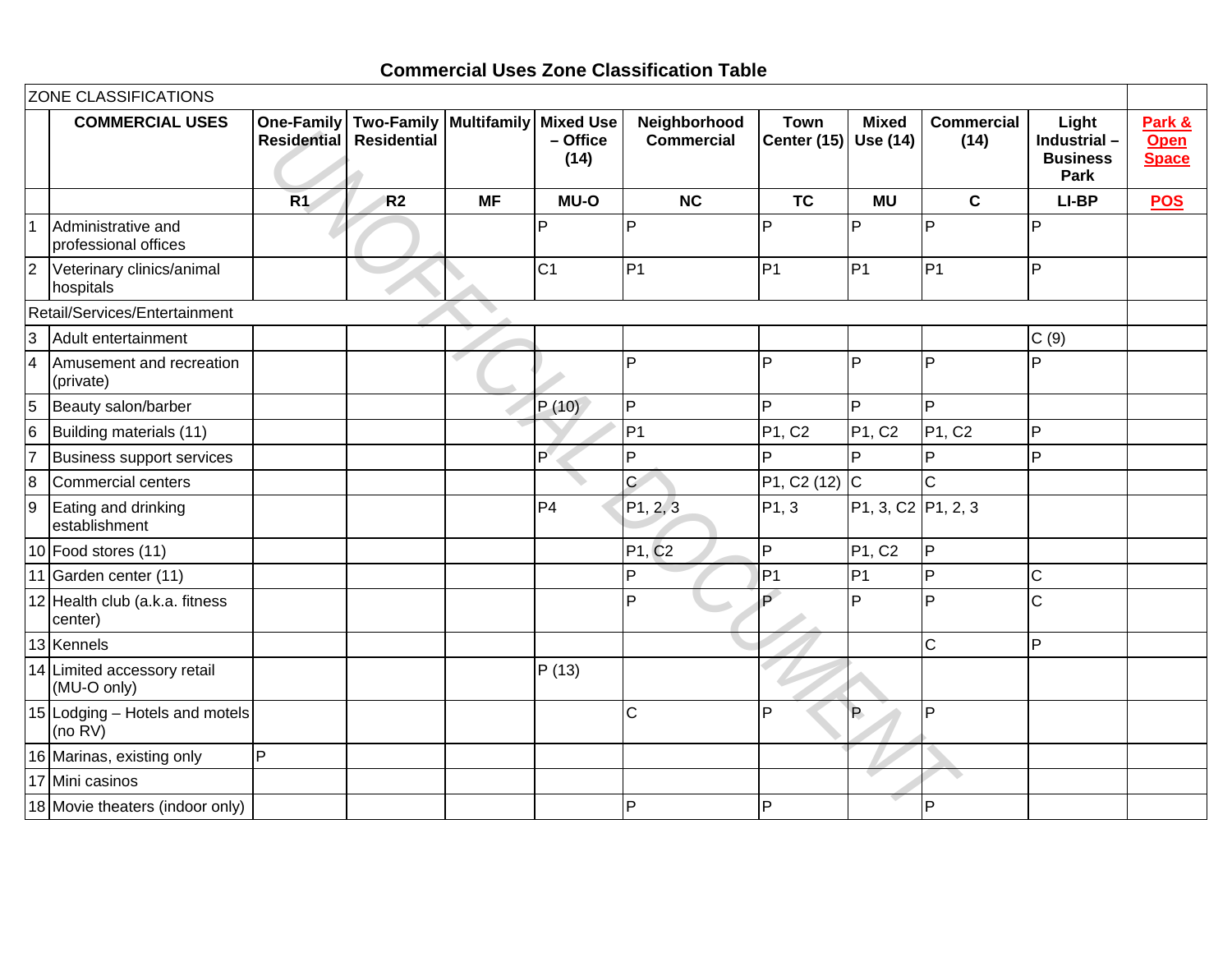|                                                       | One-<br>Family<br><b>Residential</b> | <b>Two-Family</b><br><b>Residential</b>                                               | <b>Multifamily</b> | <b>Mixed</b><br>$Use -$<br><b>Office</b><br>(14) | Neighborhood<br><b>Commercial</b> | <b>Town</b><br><b>Center</b><br>(15) | <b>Mixed</b><br><b>Use</b><br>(14) | (14)           | - Business<br>Park                                                       | <b>Space</b>                                                       |
|-------------------------------------------------------|--------------------------------------|---------------------------------------------------------------------------------------|--------------------|--------------------------------------------------|-----------------------------------|--------------------------------------|------------------------------------|----------------|--------------------------------------------------------------------------|--------------------------------------------------------------------|
|                                                       | R <sub>1</sub>                       | R <sub>2</sub>                                                                        | <b>MF</b>          | <b>MU-O</b>                                      | NC                                | <b>TC</b>                            | <b>MU</b>                          | $\mathbf c$    | LI-BP                                                                    | <b>POS</b>                                                         |
| 19 Mobile, manufactured,<br>and modular home<br>sales |                                      |                                                                                       |                    |                                                  |                                   |                                      |                                    |                | $\mathsf{C}$                                                             |                                                                    |
| 20 Vehicle sales, repair,<br>service                  |                                      |                                                                                       |                    |                                                  | P1, 2                             |                                      | P1, C2                             |                | P1, 2, C3, 4                                                             |                                                                    |
| 21 Pawn shops                                         |                                      |                                                                                       |                    |                                                  |                                   |                                      |                                    | P              | $\overline{C}$                                                           |                                                                    |
| 22 Personal services<br>(other)                       |                                      |                                                                                       |                    | P1 (10)                                          | P1, C2                            | P1, C2                               | P1, C2                             | P1, C2         | $\overline{P}$                                                           |                                                                    |
| 23 Rental and repair                                  |                                      |                                                                                       |                    |                                                  | P1, C2                            | PI, C2                               |                                    |                | $\overline{P}$                                                           |                                                                    |
| 24 Sales of general<br>merchandise (11)               |                                      |                                                                                       |                    |                                                  | P1, C2                            | P1, C2                               | P <sub>1</sub> , C <sub>2</sub>    | P1, C2         | P1, C2                                                                   |                                                                    |
| 25 Tattoo parlors                                     |                                      |                                                                                       |                    |                                                  |                                   |                                      |                                    | $\mathsf C$    |                                                                          |                                                                    |
| 26 Video rental                                       |                                      |                                                                                       |                    |                                                  | P                                 | P                                    | $\mathsf{P}$                       | P              | $\mathsf{P}$                                                             |                                                                    |
| 27 Wholesale trade (11)                               |                                      |                                                                                       |                    |                                                  |                                   |                                      | C <sub>1</sub>                     | C <sub>1</sub> | P1, C2                                                                   |                                                                    |
|                                                       |                                      |                                                                                       |                    |                                                  |                                   |                                      |                                    |                |                                                                          |                                                                    |
|                                                       |                                      | <b>ZONE CLASSIFICATIONS</b><br><b>COMMERCIAL USES</b><br>See notes in UPMC 19.25.120. |                    |                                                  |                                   |                                      |                                    |                | P1, 2<br>P <sub>1</sub> , C <sub>2</sub> P <sub>1</sub> , C <sub>2</sub> | <b>Commercial</b><br>Light Industrial Park & Open<br>$\frac{1}{2}$ |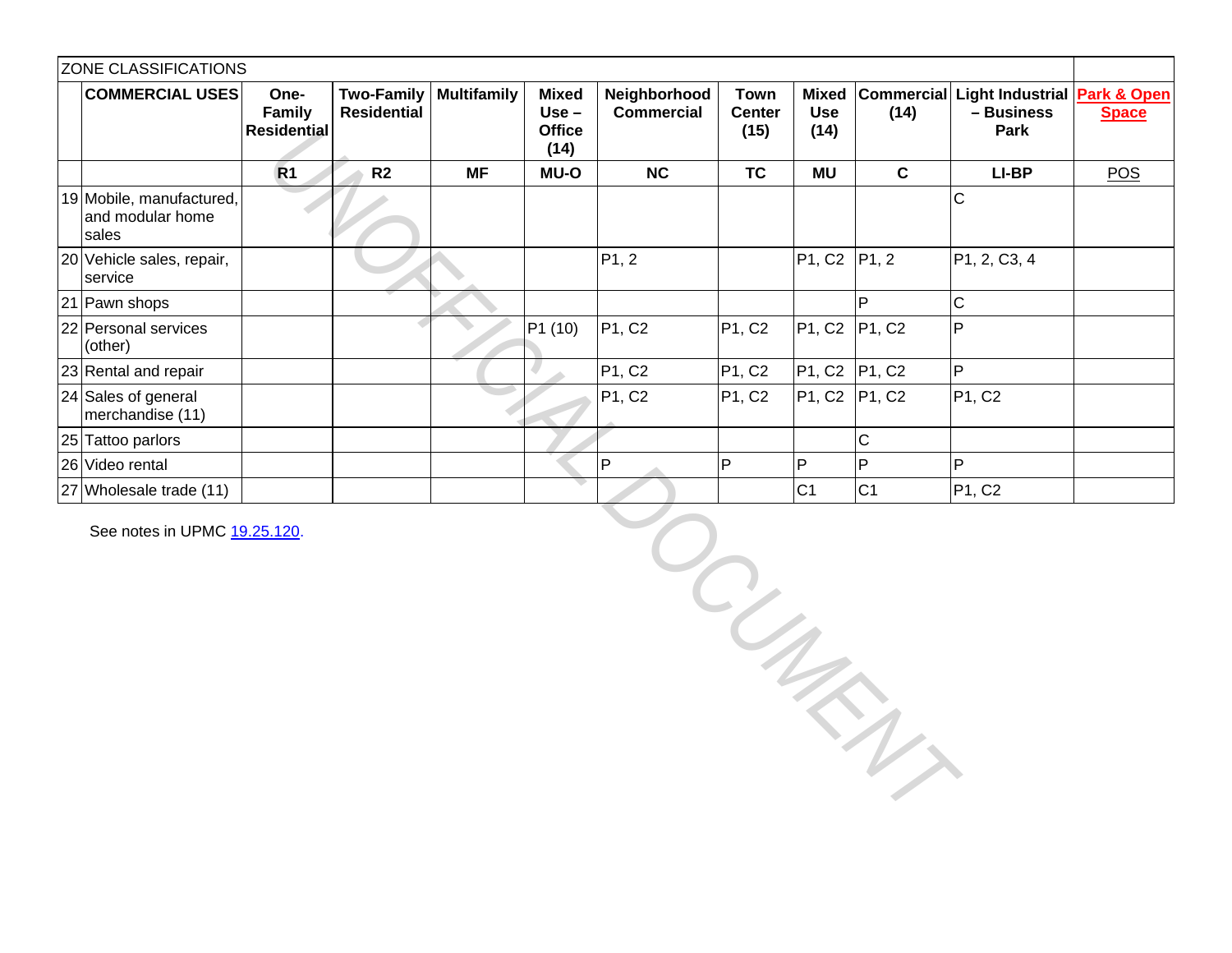|                 | <b>INDUSTRIAL USES</b>                                                                                                                                                                                               | <b>One-Family</b><br>Residential | <b>Two-Family</b><br><b>Residential</b> | <b>Multifamily</b> | <b>Mixed Use</b><br>- Office<br>(14) | Neighborhood<br><b>Commercial</b> | <b>Town</b><br><b>Center</b><br>(15) | <b>Mixed</b><br><b>Use (14)</b> | <b>Commercial</b><br>(14) | Light<br>Industrial-<br><b>Business</b><br><b>Park</b> | Park &<br><b>Open Space</b> |
|-----------------|----------------------------------------------------------------------------------------------------------------------------------------------------------------------------------------------------------------------|----------------------------------|-----------------------------------------|--------------------|--------------------------------------|-----------------------------------|--------------------------------------|---------------------------------|---------------------------|--------------------------------------------------------|-----------------------------|
|                 |                                                                                                                                                                                                                      | R <sub>1</sub>                   | R <sub>2</sub>                          | <b>MF</b>          | <b>MU-O</b>                          | <b>NC</b>                         | <b>TC</b>                            | <b>MU</b>                       | $\mathbf c$               | LI-BP                                                  | <b>POS</b>                  |
|                 | <b>Bulk fuel dealers</b>                                                                                                                                                                                             |                                  |                                         |                    |                                      |                                   |                                      |                                 |                           | C                                                      |                             |
| $\overline{2}$  | Buy-back recycling                                                                                                                                                                                                   |                                  |                                         |                    |                                      |                                   |                                      |                                 |                           |                                                        |                             |
| 3               | Contractor yards                                                                                                                                                                                                     |                                  |                                         |                    |                                      |                                   |                                      |                                 | C <sub>1</sub>            | P                                                      |                             |
| $\overline{4}$  | Food and related<br>products                                                                                                                                                                                         |                                  |                                         |                    |                                      |                                   |                                      |                                 |                           | P                                                      |                             |
| 5               | Industrial services and<br>repair                                                                                                                                                                                    |                                  |                                         |                    |                                      |                                   |                                      |                                 |                           | $\mathsf{C}$                                           |                             |
| $6\overline{6}$ | Limited manufacturing                                                                                                                                                                                                |                                  |                                         |                    |                                      |                                   |                                      |                                 |                           | P                                                      |                             |
|                 | Motion picture, TV and<br>radio production<br>studios                                                                                                                                                                |                                  |                                         |                    |                                      |                                   |                                      |                                 | C <sub>1</sub>            | P                                                      |                             |
| 8               | Printing, publishing<br>and related industries                                                                                                                                                                       |                                  |                                         |                    |                                      |                                   |                                      |                                 |                           | P                                                      |                             |
| $\overline{9}$  | Salvage yards                                                                                                                                                                                                        |                                  |                                         |                    |                                      |                                   |                                      |                                 |                           | P1, C2                                                 |                             |
|                 | 10 Storage units                                                                                                                                                                                                     |                                  |                                         |                    |                                      |                                   |                                      |                                 |                           | P                                                      |                             |
|                 | 11 Vehicle impound yards                                                                                                                                                                                             |                                  |                                         |                    |                                      |                                   |                                      |                                 |                           | P                                                      |                             |
|                 | 12 Warehousing,<br>distribution and freight<br>movement                                                                                                                                                              |                                  |                                         |                    |                                      |                                   |                                      |                                 |                           | C <sub>1</sub>                                         |                             |
|                 | See notes in UPMC 19.25.120.<br>(Ord. 559 § 3 (Exh. A), 2009; Ord. 524 § 1 (Exh. A), 2008; Ord. 514 § 2, 2008; Ord. 455 § 1 (Exh. A), 2005; Ord. 443 § 1 (Exh. A),<br>2005; Ord. 394 § 1, 2003; Ord. 371 § 3, 2003). |                                  |                                         |                    |                                      |                                   |                                      |                                 |                           |                                                        |                             |

**Industrial Uses Zone Classification Table**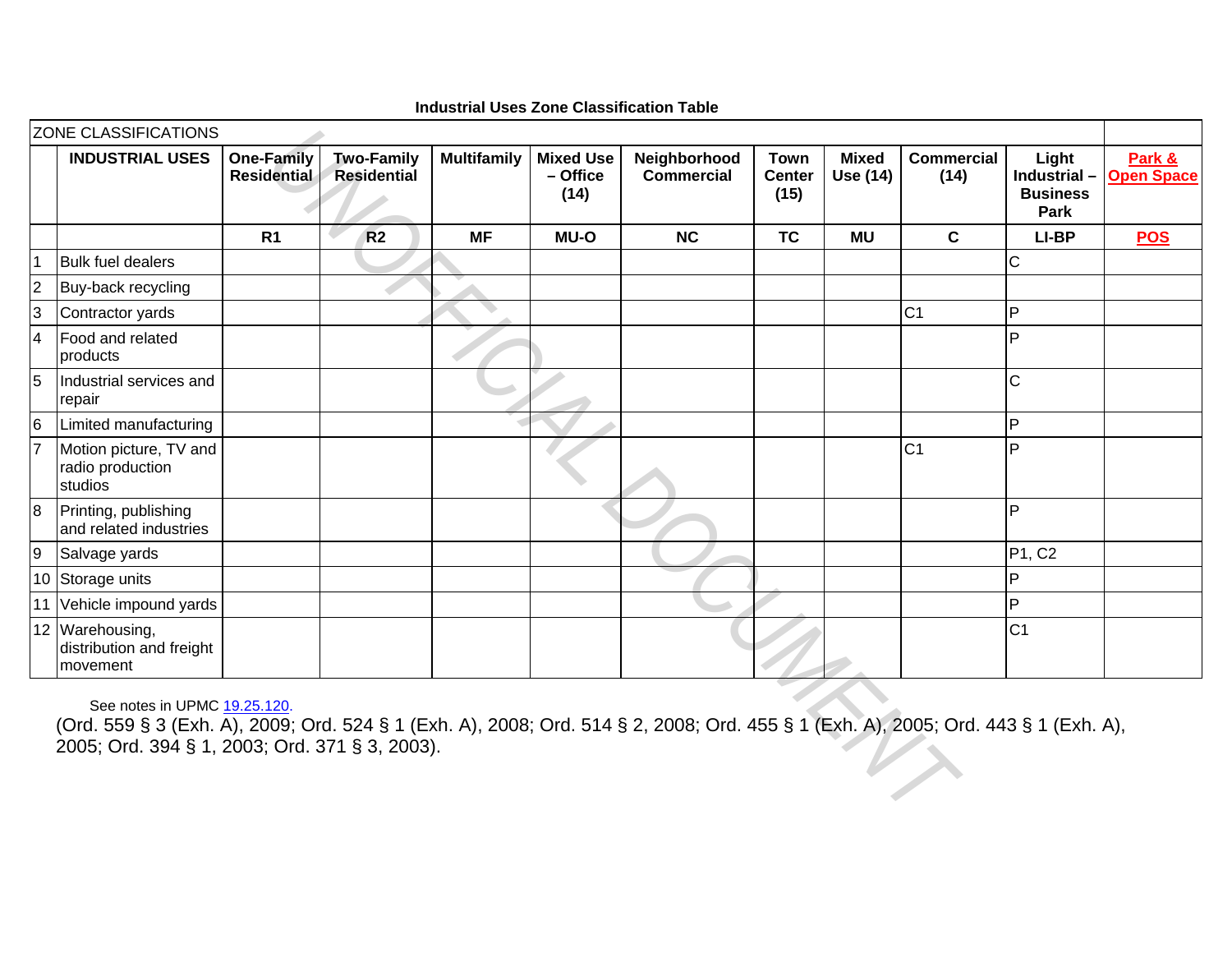# **19.25.120 Use table notes.**

(1) Repealed by Ord. 455.

(2) Breakfast is the only meal served.

(3) In approved mobile/manufactured home parks only.

(4) Permitted subject to standards in UPMC 19.70.120.

(5) Only permitted in conjunction with a permitted commercial use and subject to compliance with the design standards and guidelines for the Town Center zone per Chapter 19.52 UPMC or the design standards for the Mixed Use, Mixed Use – Office, and Commercial zones per Chapter 19.50 UPMC.

(6) Kindergarten and primary school only.

(7) Allowed in R1 and R2 zones only in conjunction with selected nonresidential uses in accordance with UPMC Title 23.

(8) Subject to essential public facility review.

(9) Subject to adult entertainment siting criteria.

(10) Permitted only at 1,000 square feet gross floor area or less.

(11) Establishments over 80,000 square feet are considered commercial centers.

(12) Commercial centers greater than 200,000 square feet are permitted outright in the Town Center overlay zone subject to the Town Center overlay design standards (Ord. 409).

(13) Retail uses that are related to a use in an office building are limited to 750 square feet each. Total retail uses in a building shall not exceed 20 percent of the building's leasable square footage.

(14) Certain categories of development, including new construction on vacant land, major redevelopment and major improvement, are subject to administrative design review approval to ensure compliance with the design standards and guidelines in Chapter 19.50 UPMC. degrate and primary school only<br>the communicated and promary school only<br>weed in R1 and R2 zones only in conjunction with selected nonresidential<br>revewith UPMC Title 23.<br>bigiest to essential public facility review.<br>Higher

(15) Certain categories of development, including new construction on vacant land, major redevelopment and major improvement, are subject to administrative design review approval to ensure compliance with the design standards and guidelines in Chapter 19.52 UPMC.

(16) Allowed in MF-L and MF-H zones subject to compliance with multifamily design standards and guidelines per Chapter 19.53 UPMC.

(17) Allowed in R1 and R2 zones subject to compliance with small lot design standards and guidelines per Chapter 19.53 UPMC.

(Ord. 559 § 3 (Exh. A), 2009; Ord. 524 § 1 (Exh. A), 2008; Ord. 514 § 2, 2008; Ord. 455 § 1 (Exh. A), 2005; Ord. 443 § 1 (Exh. A), 2005; Ord. 394 § 1, 2003; Ord. 371 § 3, 2003).

(18) Recycling Collection Receptacles in the Parks and Open Space Zone shall not exceed a<br>aximum capacity of 20 cubic yards.<br>And the Parks and Open Space Zone shall not exceed a<br>particular capacity of 20 cubic yards. maximum capacity of 20 cubic yards.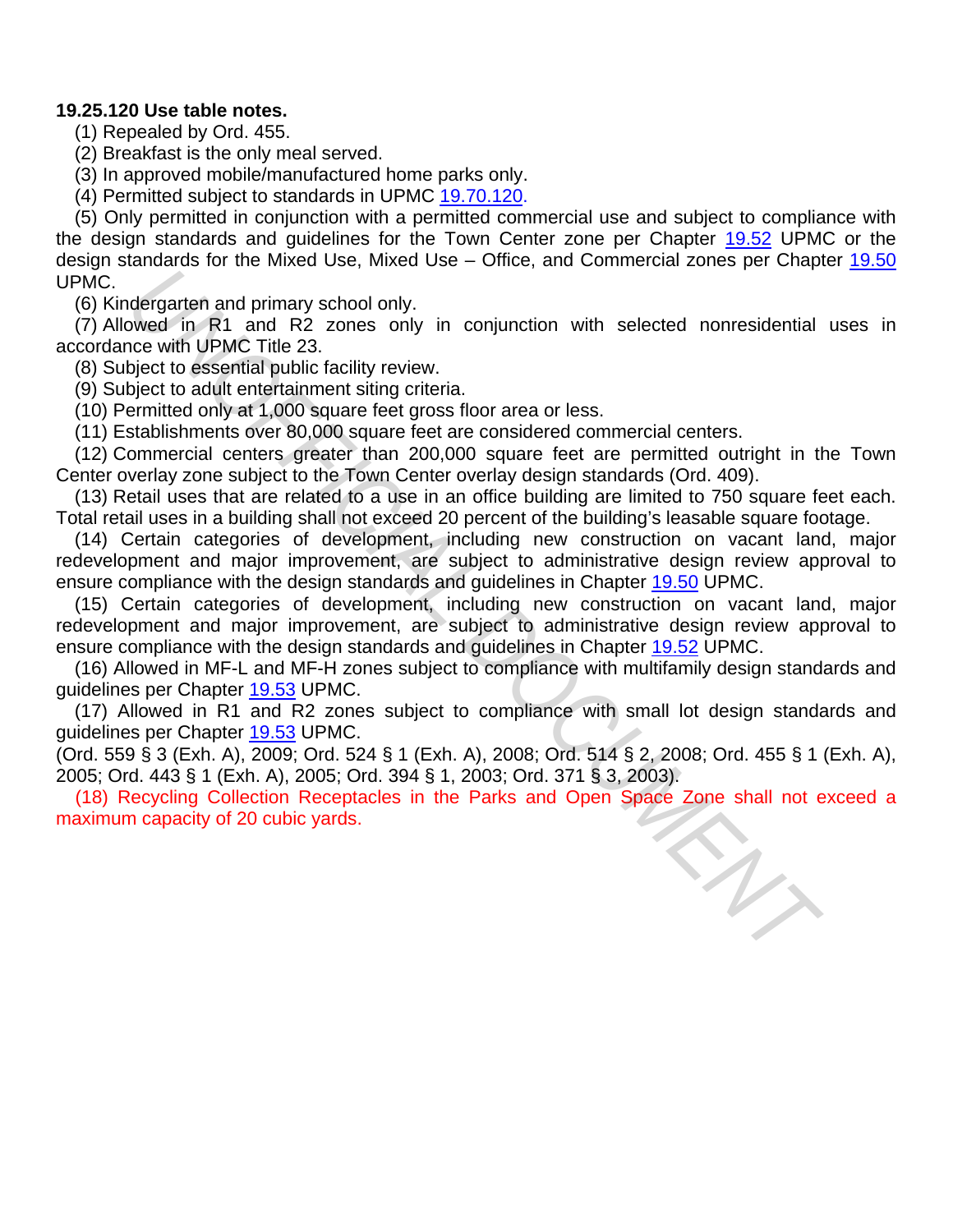# **Chapter 19.45 DENSITY AND DIMENSION**

Sections:

19.45.010 Purpose. 19.45.020 Tables. 19.45.100 Density and dimension table notes.

# **19.45.010 Purpose.**

The purpose of this chapter is to establish density and dimensional standards for development.

(Ord. 443 § 1 (Exh. A), 2005; Ord. 394 § 1, 2003; Ord. 307 § 2, 2001).

# **19.45.020 Tables.**

A. Interpretation of Tables. The density and dimension tables located at the end of this chapter are arranged in a matrix format. Development standards are listed down the left side of both tables and the zones and overlay zones are listed across the top. The matrix cells contain the minimum dimensional requirements of the zone. The footnotes in the matrix identify specific requirements applicable either to a specific use or zone or overlay zone. A blank box indicates that the cell is not applicable.

(Ord. 443 § 1 (Exh. A), 2005; Ord. 409 § 7, 2004; Ord. 394 § 1, 2003; Ord. 307 § 2, 2001).

**A: Ord.**<br>COLUMENT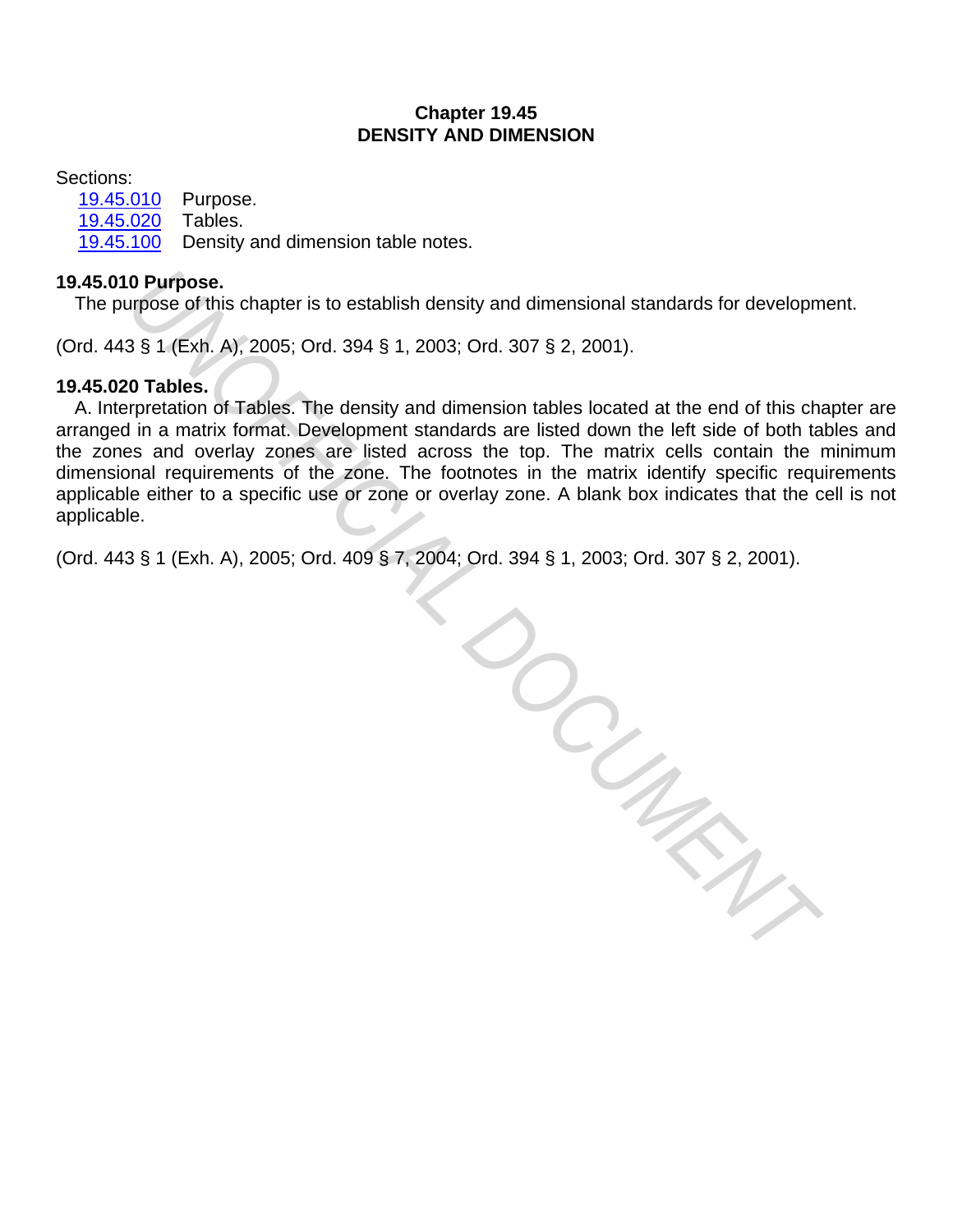|                                                       |                                                                                                                                           | ZONE CLASSIFICATIONS                                                                                     |              |           |                                  |                       |                           |                           |                           |                  |            |
|-------------------------------------------------------|-------------------------------------------------------------------------------------------------------------------------------------------|----------------------------------------------------------------------------------------------------------|--------------|-----------|----------------------------------|-----------------------|---------------------------|---------------------------|---------------------------|------------------|------------|
| <b>DENSITY AND</b><br><b>DIMENSIONS</b><br>(SETBACKS) | R1                                                                                                                                        | R <sub>2</sub>                                                                                           |              | MF-L MF-H | <b>MU-O</b>                      | <b>NC</b>             | <b>TC</b>                 | <b>MU (9)</b>             | $\mathbf c$               | LI-<br><b>BP</b> | <b>POS</b> |
| <b>Base Density</b><br>$(du/ac)$ (1)                  | 4 SFD; 5 duplex                                                                                                                           | 6                                                                                                        | 25           | 35        | 30(2)                            | $\overline{4}$        | 12(18)                    | 30(2)                     |                           |                  |            |
| <b>Maximum Density</b><br>$(du/ac)$ (3)               | 6 small lot housing                                                                                                                       | 9 small lot housing                                                                                      | 30           | 40        | 35                               | 6                     |                           | 35                        |                           |                  |            |
| Minimum Lot Size<br>(16)                              | 9,000 detached SFD, 6,750<br>attached SFD, and 13,500<br>duplex in conventional plat; none<br>specified for small lot housing             | 6,000 SFD, 12,000 duplex<br>in conventional plat; none<br>specified for small lot<br>housing             |              |           | 4,000 2,500 4,000                | 4,000                 |                           | 4,000                     |                           |                  |            |
| Minimum Lot Width<br>(15)                             | 60'                                                                                                                                       | 55'                                                                                                      |              |           |                                  |                       |                           |                           |                           |                  |            |
| Maximum Lot<br>Coverage                               | 50% (17)                                                                                                                                  | 50% (17)                                                                                                 | 50%          |           | 45%                              | 45%                   |                           | 45%                       |                           |                  |            |
| Setback, Arterial<br><b>Streets</b>                   | 25' (19)                                                                                                                                  | 25' (19)                                                                                                 | 25'          |           | 15'/20'<br>min/max<br>(5)        | 25'                   | 0'/10'<br>min/max<br>(18) | 15'/20'<br>min/max<br>(5) | 15'/20'<br>min/max<br>(5) | 35'              | 25         |
| Setback, Other<br>Roads                               | 25' (19)                                                                                                                                  | 25' (19)                                                                                                 | 25'          |           | 15'/20'<br>min/max<br>(5)        | 20'                   | 0'/10'<br>min/max<br>(18) | 15'/20'<br>min/max<br>(5) | 15'/20'<br>min/max<br>(5) | 25'              | 25         |
| Setback, Rear (4)                                     | 30' (19)                                                                                                                                  | 30' (19)                                                                                                 | $0'/30'$ (7) |           | $0'/30'$ $(7)$                   | 0'/30'<br>(7)         | 0'/30'                    | $0'/30'$ (7)              | 0'/30'                    | $0'/50'$ 30      |            |
| Setback, Side (4)                                     | $8'$ (8) (19)                                                                                                                             | 8' (8) (19)                                                                                              |              |           | 0'/30' (7) (8) 0'/30' (7)<br>(8) | 0'/30'<br>$(7)$ $(8)$ | 0'/30'                    | $0'/30'$ (7)<br>(8)       | 0'/30'                    | 0'/50' 8         |            |
| Maximum Height                                        | 35' SFD or duplex, 30' small lot<br>(20)                                                                                                  | 35' SFD or duplex, 30'<br>small lot (20)                                                                 | 45'          |           | 45'                              | 40'                   | 40' (18)                  | 45'                       | 45'                       | 40'              | 45         |
| Floor Area Ratio<br>(FAR)                             | .40 average and .45 maximum<br>for small lot housing; .40<br>maximum for existing<br>substandard lot (21)                                 | .40 average and .45<br>maximum for small lot<br>housing; and .40 for<br>existing substandard lot<br>(21) |              |           |                                  |                       |                           |                           |                           |                  |            |
| requirements.                                         | NOTE: Density and Dimension Table identifies setbacks; however, in certain instances, landscaping requirements may exceed minimum setback |                                                                                                          |              |           |                                  |                       |                           |                           |                           |                  |            |

# **Density and Dimensions Table**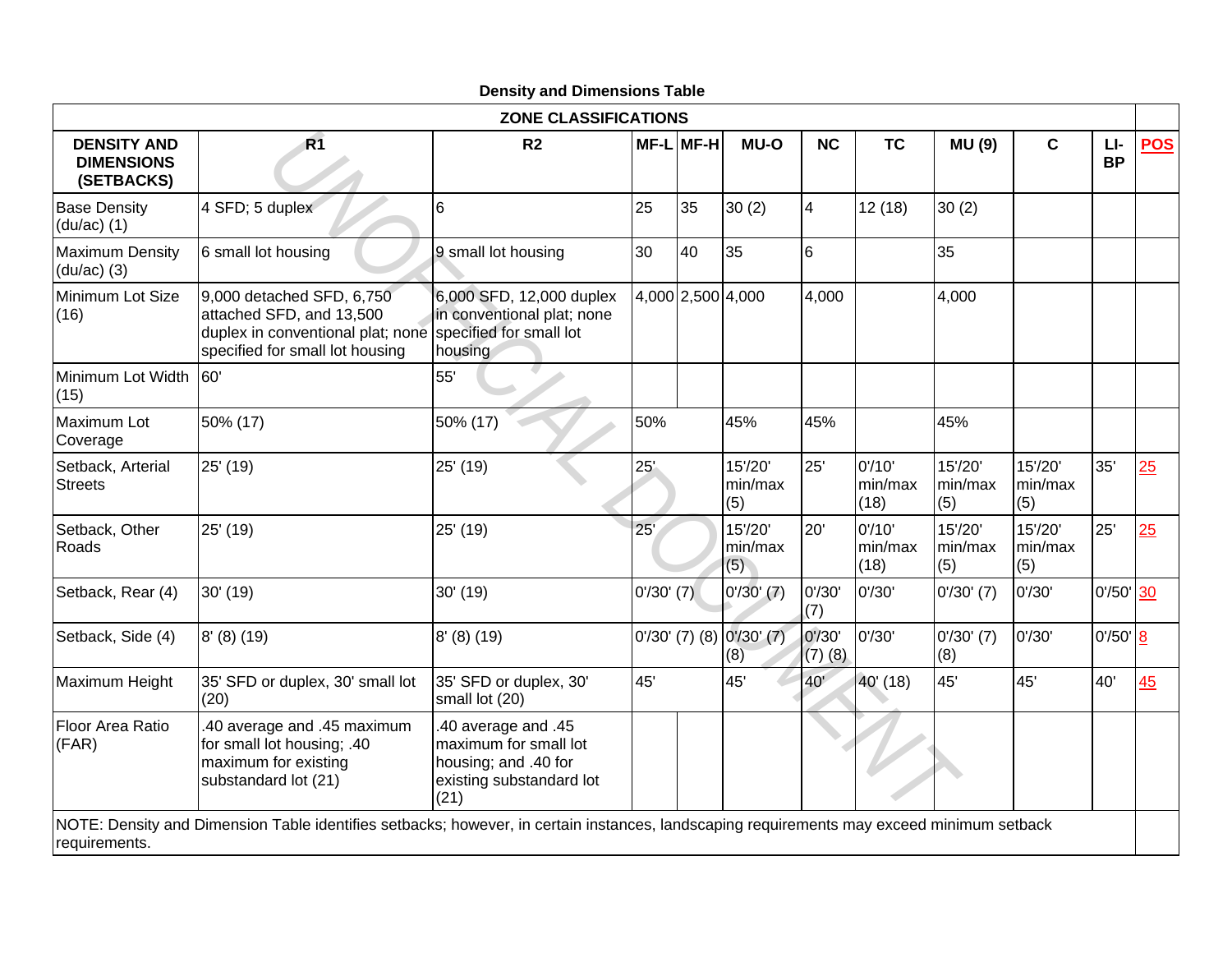# **19.75.080 Specific sign requirements table.**

The following requirements apply to specific sign types. The director may prescribe reduced area and height, more controlled illumination and greater setback as a condition of any special use permit approval.

| Residential (R1, R2, MF) POS and PF Overlay |                                  |                      |                         |                    |                              |                                                                                                                                                                        |  |  |  |  |  |
|---------------------------------------------|----------------------------------|----------------------|-------------------------|--------------------|------------------------------|------------------------------------------------------------------------------------------------------------------------------------------------------------------------|--|--|--|--|--|
| <b>Type of Sign</b>                         | <b>Permit</b><br><b>Required</b> | Area<br>(sq.<br>ft.) | <b>Height</b><br>(feet) | Setback*<br>(feet) | Number of<br><b>Signs</b>    | <b>Other Requirements</b>                                                                                                                                              |  |  |  |  |  |
| Address                                     | <b>No</b>                        |                      |                         | 0                  |                              | Numbers and letters £ 10"<br>high                                                                                                                                      |  |  |  |  |  |
| <b>Bus Shelter</b>                          | Yes                              |                      |                         |                    |                              | Subject to Pierce Transit<br>agreement                                                                                                                                 |  |  |  |  |  |
| <b>Charitable Event</b>                     | Yes<br>(temporary)               | 16                   | 10                      | 0                  | 1 per site                   | Nonilluminated; may be<br>placed 7 days prior to event;<br>removed 2 days following<br>the event                                                                       |  |  |  |  |  |
| <b>City Gateway</b>                         | No.                              | £ 32                 | £ 10                    | 0                  |                              | Greater height, number, and<br>size subject to director<br>approval                                                                                                    |  |  |  |  |  |
| Construction                                | No                               | 16 <sup>°</sup>      | £5                      | 5                  | 2 per street<br>frontage     | May be placed on-site upon<br>filing complete and valid<br>land use or building permit<br>application; may be in place<br>until project has received<br>final approval |  |  |  |  |  |
| Directional                                 | <b>No</b>                        | $6\phantom{1}6$      | 3                       | 0                  | 1 per<br>entrance or<br>exit |                                                                                                                                                                        |  |  |  |  |  |
| Flags                                       | No                               | 20                   | 10                      | 0                  |                              | Nongovernmental flags<br>subject to stated<br>requirements; government<br>flags are exempt from<br>requirements                                                        |  |  |  |  |  |
| Historic<br>Markers/Plaques/Gravestones     | <b>No</b>                        |                      |                         |                    |                              |                                                                                                                                                                        |  |  |  |  |  |
| Home Occupation                             | <b>No</b>                        | $\overline{2}$       | 10                      | 0                  | 1                            | May be freestanding, placed<br>on primary structure, or<br>placed in window                                                                                            |  |  |  |  |  |
| Identification in PF overlay                | Yes                              | 36                   | 10                      | $\overline{0}$     | $\overline{2}$               | Only one may be a pole-<br>mounted reader board                                                                                                                        |  |  |  |  |  |
| Identification in Residential Zones Yes     |                                  | 36                   | 10                      | $\overline{0}$     | 1 per street<br>frontage     |                                                                                                                                                                        |  |  |  |  |  |